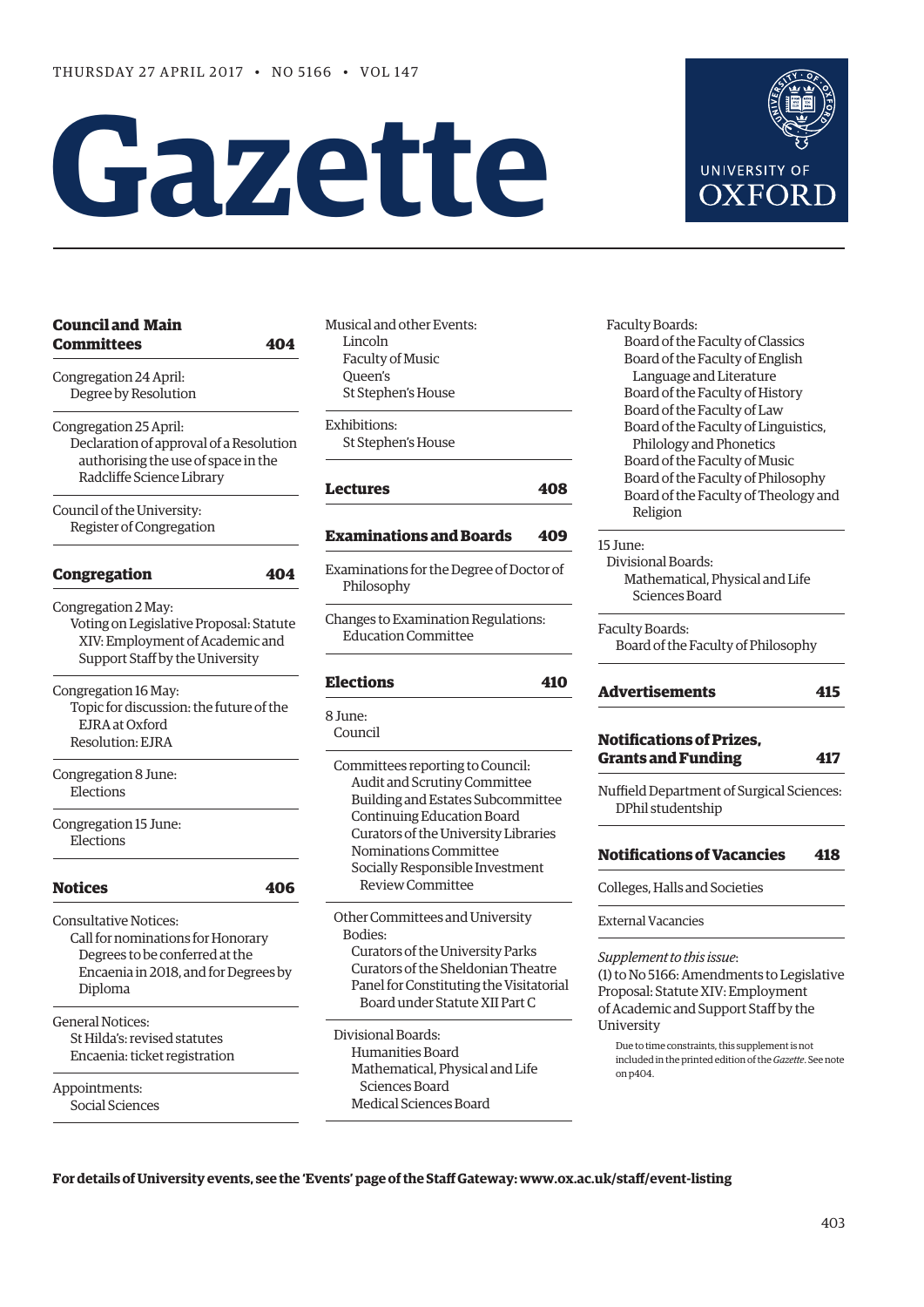# <span id="page-1-0"></span>Council and Main Committees

# Congregation

| Congregation |  | 24 April | Congregatio  |
|--------------|--|----------|--------------|
| $-1$         |  |          | Voting on Le |

*This content has been removed as it contains personal information protected under the Data Protection Act.*

| Congregation | 25 April |
|--------------|----------|
|              |          |

# **Declaration of approval of a Resolution authorising the use of space in the Radcliffe Science Library**

No notice of opposition having been given, the Vice-Chancellor declared the resolution authorising the use of space in the Radcliffe Science Library approved.

# **Council of the University**

#### **Register of Congregation**

The Vice-Chancellor reports that the following names have been added to the Register of Congregation:

Bone, D, Ashmolean Museum of Art and Archaeology Tarruell, C, Faculty of History

| Congregation | 2 May |
|--------------|-------|
|              |       |

# **Voting on Legislative Proposal: Statute XIV: Employment of Academic and Support Staff by the University**

(For explanatory note and form of legislative proposal, and the changes in regulations to be made if the legislative proposal is approved, see the notice published in *Gazette* [No 5164, 23 March 2017, p353](www.ox.ac.uk/gazette/2016-2017/23march2017-no5164/congregation/#250401). The [notice is available online at www.ox.ac.uk/](www.ox.ac.uk/gazette/2016-2017/23march2017-no5164/congregation/#250401) gazette/2016-2017/23march2017-no5164/ congregation/#250401 and can be downloaded and printed. If you are unable to access the website and require a hard [copy, please contact gazette@admin.ox.ac.](mailto:gazette@admin.ox.ac.uk) uk.)

Notice of opposition and amendments to this legislative proposal have been received, but due to time constraints it has not been possible to print them in the *Gazette*. They are published in a supplement to this issue of the *Gazette*, which is available online at [www.ox.ac.uk/gazette/2016-](http://www.ox.ac.uk/gazette/2016-2017/27april2017-no5166/supplements) [2017/27april2017-no5166/supplements.](http://www.ox.ac.uk/gazette/2016-2017/27april2017-no5166/supplements)  Hard copies of the supplement will also be available at the Congregation meeting on 2 May.

Arrangements for the Congregation meeting on 2 May will be published in the supplement and on the Congregation [website at www.admin.ox.ac.uk/councilsec/](www.admin.ox.ac.uk/councilsec/governance/congregation) governance/congregation.

| Congregation | 16 May |
|--------------|--------|
|              |        |

# **Topic for discussion: the future of the EJRA at Oxford**

Congregation has never held a comprehensive discussion on the merits and implications of the EJRA, a matter that affects everyone in the University. The undersigned propose holding such a discussion at a meeting of Congregation on this topic of concern.

# *Proposed by*:

René Bañares-Alcántara, New College Christopher Tyerman, Hertford Stephen Davies, Chemistry Angela Russell, Chemistry James Thomson, Chemistry Paul Roberts, Chemistry

John Hagan Bayley, Chemistry Timothy Donohoe, Chemistry Veronique Gouverneur, Chemistry David Palfreyman, New College Richard Compton, St John's Anthony B Watts, Wolfson Lars Hansen, University College Donald Porcelli, St Anne's John Ball, Mathematical Institute Grigory Seregin, Mathematical Institute Endre Süli, Mathematical Institute Lloyd Trefethen, Mathematical Institute Paul Ewart, Physics Grant Ritchie, Chemistry Michael Searle, Earth Sciences Christopher Foot, Physics C Richard Stone, Engineering Howard Davy, Engineering Dieter Jaksch, Physics Anthony Bell, Physics Justin Wark, Physics Peter Norreys, Physics Hugh Jenkyns, St Edmund Hall

# **Resolution: EJRA**

¶ Members of Congregation are reminded that any two members may, not later than **noon on 8 May**, give notice in writing to the Registrar that they intend to oppose or amend the resolution below (see the note on the conduct of business in Congregation below). If no such notice has been given, and unless Council has declared otherwise or the meeting has been adjourned, the resolution shall be carried and the meeting may be cancelled.

The following text has been received from the signatories to the resolution as listed below:

#### *Text of Resolution*

The EJRA in the University of Oxford should be abolished.

#### *Explanation*

The EJRA (Employer Justified Retirement Age) was introduced in 2011 without a comprehensive debate in Congregation on the merits or demerits of such a policy. The EJRA procedure was found to be unlawful at its first challenge in the University's own Appeal Court under Dame Janet Smith in 2014. The University continued to operate the procedure with some revisions pending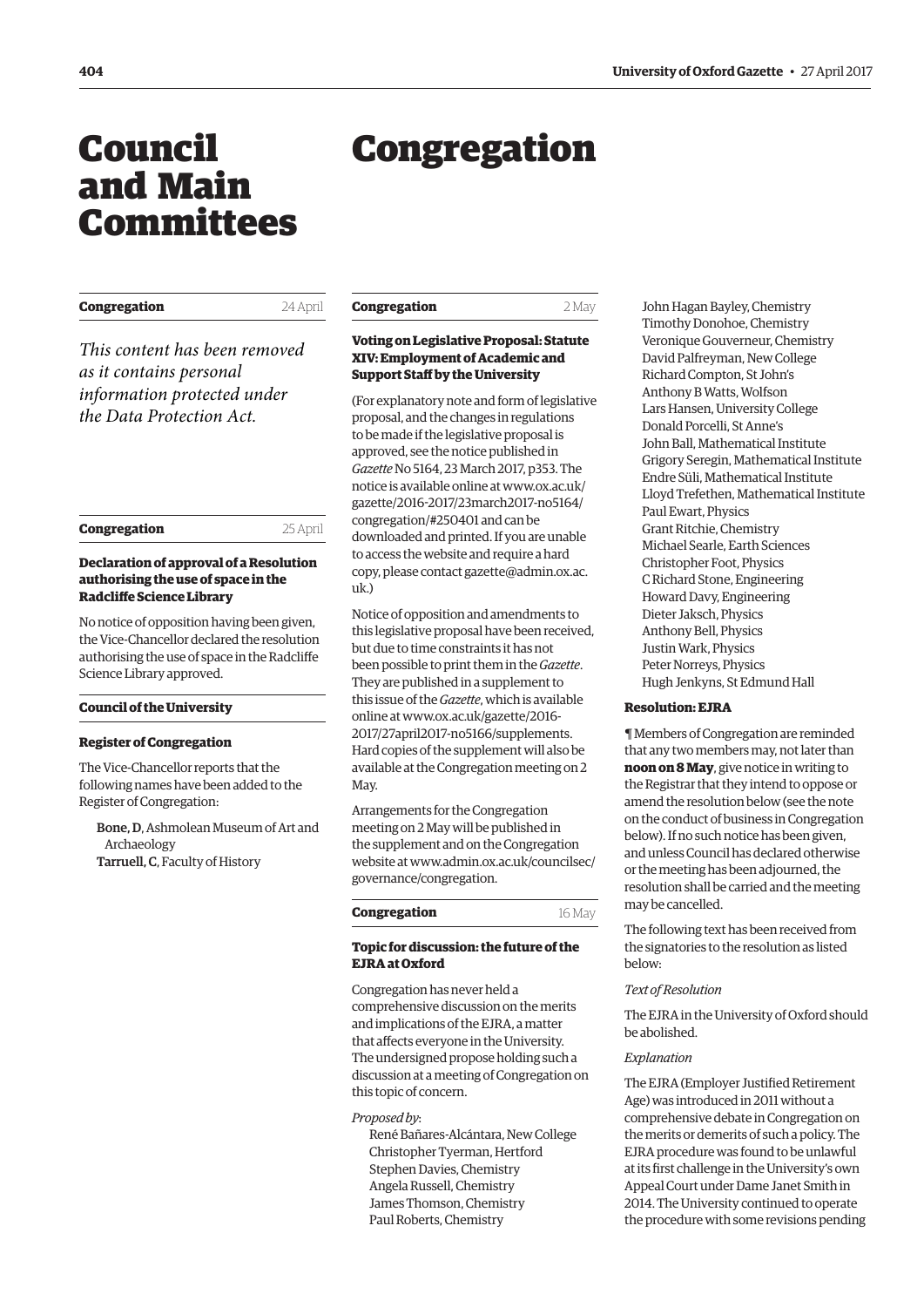a review of its effectiveness by a Review Working Group, RWG. The remit of the RWG was to determine "*the extent to which the EJRA is meeting the Aims identified when the policy was established, and thus can be justified in law*". The RWG published its report in Hilary Term 2017 and Council has accepted its recommendations to retain the EJRA with some minor adjustments.

This resolution calls for the abolition of the EJRA on the grounds that the policy is profoundly age-discriminatory and that the RWG Report is deeply flawed and gives no evidential support for its conclusions or recommendations. In particular the Report totally fails to determine *"the extent to which the EJRA is meeting the Aims*…" and so the policy cannot be justified in law.

The fatal flaws in the RWG Report arise from its total failure to provide any statistically significant analysis of the data and the failure to recognise quantitatively the extent of any possible effect of the EJRA on the aims. Firstly, since there is no valid statistical analysis of the data no conclusions can be legitimately drawn from any of the data presented. Indeed no statistical analysis is possible on the basis of the data presented since vital data is missing or unobtainable. Secondly, simple mathematics is sufficient to show that the claims made in the Report of a "*substantial*" impact of the EJRA are entirely false. It is easily shown that, using reasonable approximations and the data provided in the Report, the *maximum* effect of the EJRA on the rate of creating vacancies is statistically insignificant and so the policy can have only a minimal effect on any of the Aims of the EJRA. Thus the EJRA makes no significant difference to issues of diversity, inter-generational fairness or opportunities for younger academics.

The potential negative effects of abolition have been exaggerated. Only Oxford, Cambridge and St Andrews have an EJRA and there are no reports from any of the other UK universities of any adverse consequences of abolishing a mandatory retirement age.

The positive benefits of abolition of the EJRA include the following:

- Eliminates age discrimination.
- Recognises the demographic changes in society, increases in active lifeexpectancy and reduces pressure on pension funds with an ageing population.
- Gives academic and academic-related staff the element of choice of when to retire as enshrined in the Equality Act (2010)
- Allows active and successful researchers, many at the height of their powers, to continue to benefit society and the University.
- Retains willing and experienced teachers to the benefit of students and potentially reducing the load on early career academics.
- Enables women to make up for loss of pension provision arising from career breaks associated with child-bearing and rearing.
- Keeps Oxford competitive in attracting and retaining world-leading researchers.
- Avoids stress on staff seeking extension beyond the EJRA by a selection process that many have found to be obstructive.
- Avoids processes, costly both to the individual and to the University, in the University Appeal Court and external Employment Tribunals.
- Avoids damage to relations between colleagues within departments.
- Removes potential for inconsistent treatment of holders of joint appointments by colleges and departments.

# *Proposed by*:

John Ball, Mathematical Institute Anthony B Watts, Wolfson Paul Ewart, Physics Stephan G Davies, Chemistry David Palfreyman, New College Richard G Compton, St John's Hagan Bayley, Chemistry James E Thompson, Chemistry C Richard Stone, Somerville Martin Davy, Exeter Mike Searle, Worcester Angela J Russell, Chemistry Paul M Roberts, Chemistry Timothy Donohoe, Chemistry Veronique Gouverneur Grigory Seregin, Mathematical Institute Endre Süli, Mathematical Institute Lloyd N Trefethen, Mathematical Institute Lars N Hensen, University College Don Porcelli, St Anne's Paul Azzopardi, Experimental Psychology Chris Foot, Physics Tony Bell, Physics Justin Wark, Physics Peter Norreys, Physics C J Tyerman, Hertford Hugh Jenkyns, St Edmund Hall

Council considers the resolution unacceptable to it. A debate will therefore be held at the Congregation meeting on 16 May.

# **Congregation** 8 June

# **Elections**

# **COUNCIL**

COMMITTEES REPORTING TO COUNCIL Audit and Scrutiny Committee Buildings and Estates Subcommittee Continuing Education Board

Curators of the University Libraries Nominations Committee

Socially Responsible Investment Review Committee

# OTHER COMMITTEES AND UNIVERSITY BODIES

Curators of the University Parks Curators of the Sheldonian Theatre Panel for Constituting the Visitatorial Board under Statute XII Part C

# DIVISIONAL BOARDS

Humanities Board Mathematical, Physical and Life Sciences Board Medical Sciences Board

#### FACULTY BOARDS

Board of the Faculty of Classics Board of the Faculty of English Language and Literature Board of the Faculty of History Board of the Faculty of Law Board of the Faculty of Linguistics, Philology and Phonetics Board of the Faculty of Music Board of the Faculty of Philosophy Board of the Faculty of Theology and Religion

Details are in '[Elections'](#page-7-0) section below.

#### **Congregation** 15 June

#### **Elections**

#### DIVISIONAL BOARDS

Mathematical, Physical and Life Sciences Board

# FACULTY BOARDS

Board of the Faculty of Philosophy

Details are in '[Elections](#page-11-0)' section below.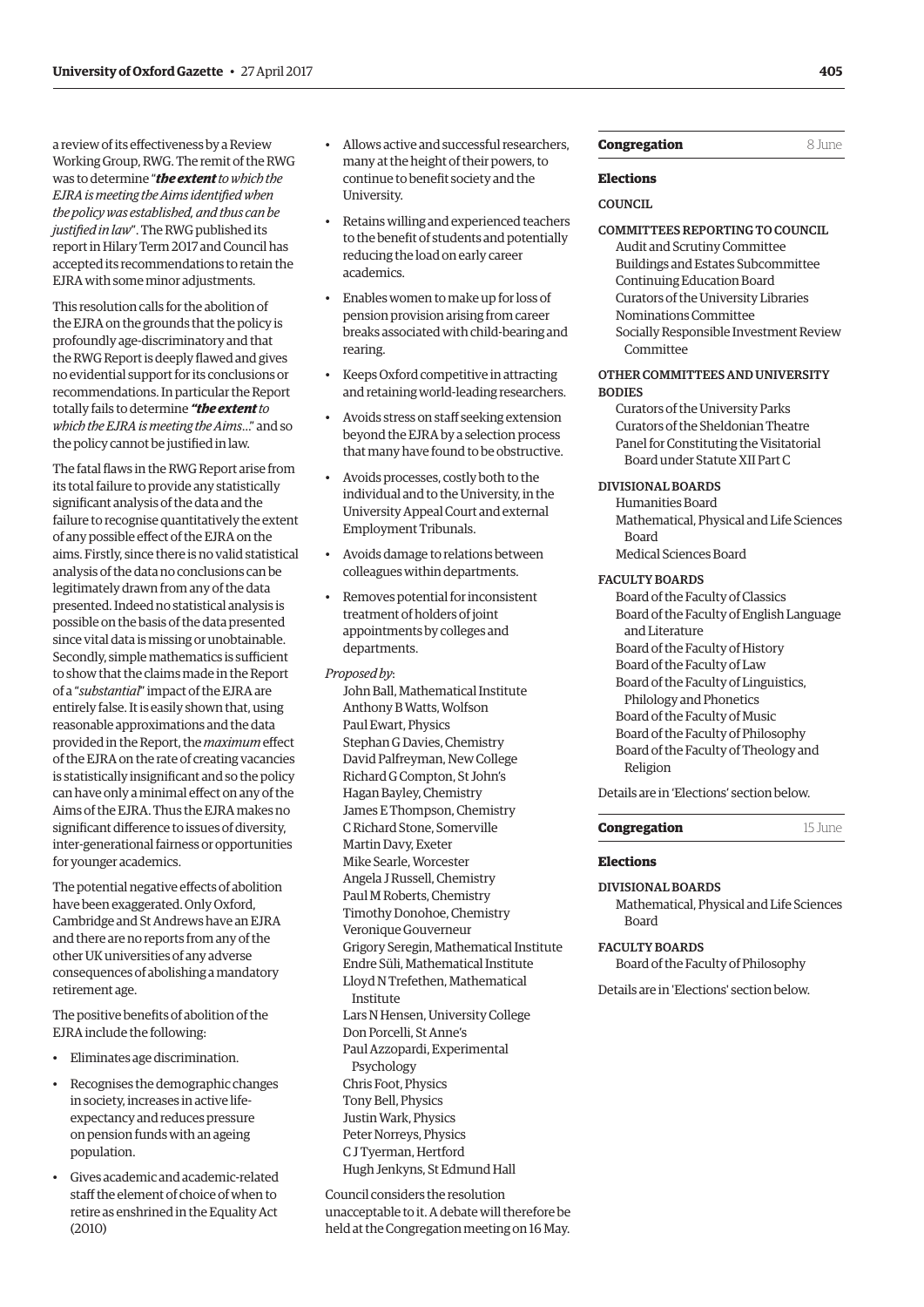# Notices

#### <span id="page-3-0"></span>**Note on procedures in Congregation**

¶ Business in Congregation is conducted in accordance with Congregation Regulations 2 of 2002 [\(www.admin.ox.ac.uk/statutes/](http://www.admin.ox.ac.uk/statutes/regulations/529-122.shtml) [regulations/529-122.shtml\). A](http://www.admin.ox.ac.uk/statutes/regulations/529-122.shtml) printout of these regulations, or of any statute or other regulations, is available from the Council Secretariat on request. A member of Congregation seeking advice on questions relating to its procedures, other than elections, should contact Mrs F Burchett at the University Offices, Wellington Square (telephone: (2)80199; email: felicity. [burchett@admin.ox.ac.uk\); questions](mailto:felicity.burchett@admin.ox.ac.uk)  relating to elections should be directed to the Elections Officer, Ms S L S Mulvihill [\(telephone: \(2\)80463; email: elections.](mailto:elections.office@admin.ox.ac.uk) office@admin.ox.ac.uk).

# **Consultative Notices**

# **Call for nominations for Honorary Degrees to be conferred at the Encaenia in 2018, and for Degrees by Diploma**

Honorary degrees are conferred annually at Encaenia. Degrees by diploma are conferred on heads of state and royalty. Members of Congregation are encouraged to nominate individuals on whom such degrees might be conferred.

The deadline for nominations to be considered for Encaenia 2018 is **5 May 2017**.

The Honorary Degrees Committee is charged with considering nominations received, consulting Council and making recommendations to Congregation. It will consider new nominations alongside nominations received in the last three years.

When considering possible honorands, the committee will focus on individuals in the following categories:

**1** those of high academic distinction in the fields of research and scholarship of specific interest to the University of Oxford

**2** those distinguished in the visual, literary, musical and performing arts

**3** those distinguished in business and industry

**4** those who have played a distinguished role in public life, for example in contributing to progress and change in society

**5** those who have made a significant contribution to the activities of the University of Oxford – such individuals would normally also fall into one of the categories above.

Within the categories above the committee will aim to produce a balanced list, which takes account of the global dimension that characterises this University's activities.

It has adopted a target that half of the final list of names proposed to Congregation for the conferment of honorary degrees will be women and/or minorities. Members of Congregation are therefore encouraged to nominate individuals of conspicuous

distinction with particular reference to diversity.

Honorary degrees will not be conferred on anyone who holds, or who has retired from, a resident teaching, research or administrative post within the University or in any college or other society, except in exceptional circumstances such as distinguished service outside the terms of his or her paid service. In these circumstances, a proposal for an honorary MA may be put forward.

Nominations for honorary degrees at the Encaenia in 2018 and for degrees by diploma should be submitted on the approved application form. Further information and copies of the form are available at www1. [admin.ox.ac.uk/councilsec/governance/](https://www1.admin.ox.ac.uk/councilsec/governance/committees/hondegs) committees/hondegs (single sign-on required), or from the Secretary to the Honorary Degrees Committee (ellen. [hudspith@admin.ox.ac.uk, \(2\)80092\). The](mailto:ellen.hudspith@admin.ox.ac.uk)  completed form should be returned to the Secretary by email by **5 May 2017**, under 'Strictly Confidential' cover.

While informal soundings within the University will often be desirable, every effort should be made to ensure that publicity is not at any stage given to any specific proposal for the conferral of an honorary degree. All nominations will be considered in strict confidence by the committee. The committee will report to Council in September and October and a list of honorands will be put to Congregation in Hilary term 2018.

The names of people on whom degrees by diploma and honorary degrees have recently been conferred are published in the *University Calendar* and on the aforementioned website.

The honorands at Encaenia 2017 will be:

Bryan A Stevenson Shirley Williams, Baroness Williams of Crosby Professor Robert Darnton Frank Gehry Professor Eugene Braunwald Professor Joan Argetsinger Steitz Professor Judith Weir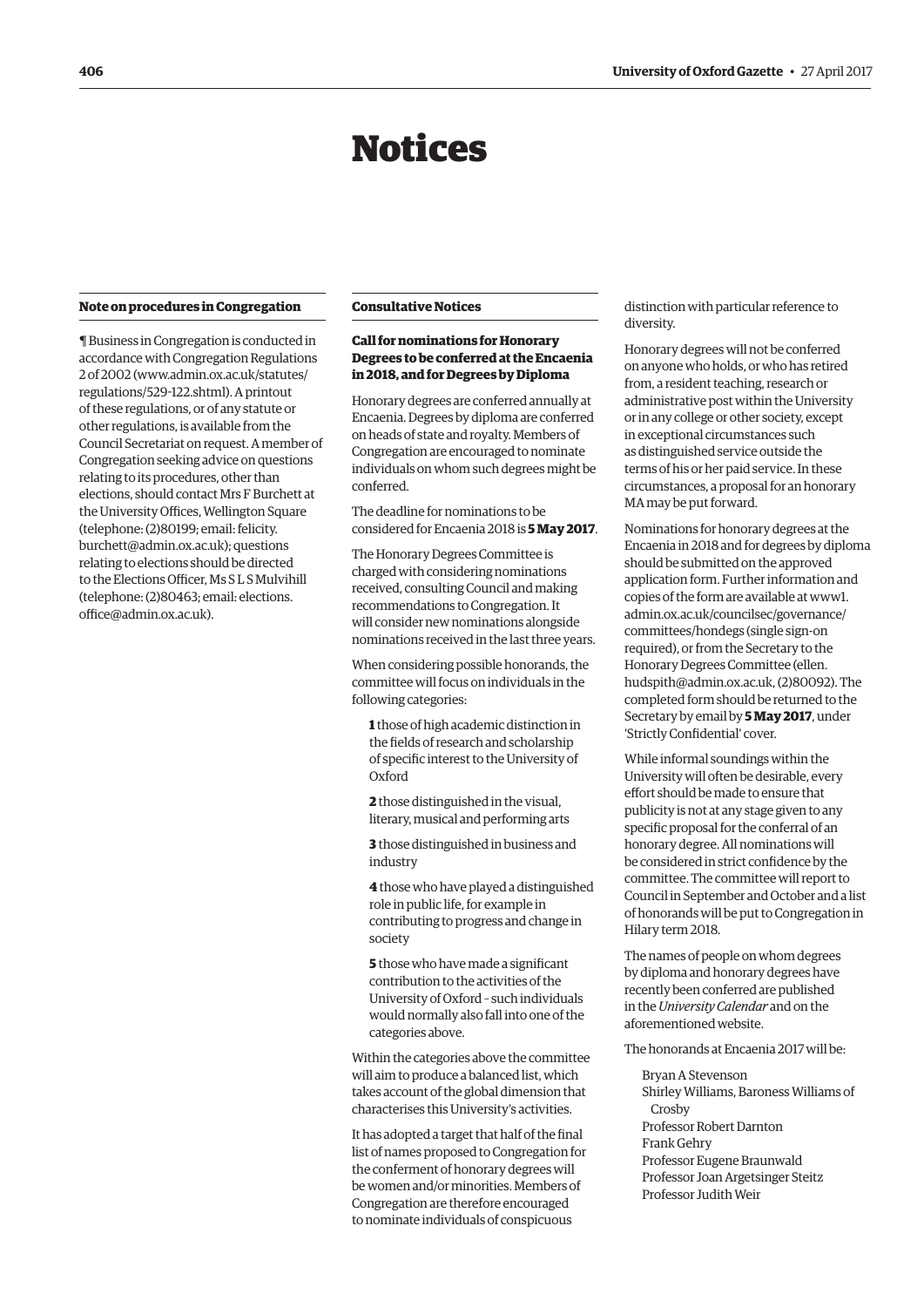# **General Notices**

# **St Hilda's**

# REVISED STATUTES

The Committee on Statutes before the Privy Council, acting under authority delegated to it by Council, is minded to give consent on behalf of the University to the revised statutes of St Hilda's College, approved by the Governing Body on 8 March 2017, in so far as such consent is required by section 7(2) of the Universities of Oxford and Cambridge Act, 1923. The consent of the committee to the amendments to the statutes will be effective 15 days after publication unless written notice of a resolution, signed by at least 20 members of Congregation, calling upon Council to withhold that consent, has been given to the Registrar by **noon on 8 May**.

The effects of the amendments are to conform the college's Statutes with its Royal Charter in respect of the college's classes of Fellowship.

# **Encaenia**

# TICKET REGISTRATION FOR ENCAENIA 2017

Online registration is now open for the Encaenia ceremony taking place in the Sheldonian Theatre on 21 June. Members of Congregation, staff, students and academic visitors are invited to apply for tickets online at [www.ox.ac.uk/encaenia. M](http://www.ox.ac.uk/encaenia)embers [of Convocation: please email encaenia@](mailto:encaenia@admin.ox.ac.uk) admin.ox.ac.uk to request a ticket. The website includes information on the registration process, guest tickets, timings of the day and the dress code.

#### LORD CREWE'S BENEFACTION

Heads of house, Pro-Vice-Chancellors, heads of division, holders of the Oxford degrees of Doctor of Divinity, Civil Law, Medicine, Letters, Science and Music, the Proctors, the Assessor, the Public Orator, the Professor of Poetry, the Registrar, the outgoing President of the Oxford University Student Union and the Presidents of the Junior and Middle Common Rooms of Brasenose, St Cross and Lincoln (as being the colleges of the Proctors and the Assessor) are invited to partake of Lord Crewe's Benefaction to the University on the morning of the ceremony and then to walk in procession to the Sheldonian Theatre. Holders of the Oxford higher degrees described above who wish to participate are invited to contact the Events Office at [encaenia@admin.ox.ac.uk](mailto:encaenia@admin.ox.ac.uk)  or on 01865 280524 for more information. All other guests will be contacted directly by the Events Office.

# **Appointments**

## **Social Sciences**

# STANLEY LEWIS PROFESSORSHIP OF ISRAEL STUDIES

Yaacov Yadgar, BA PhD Bar-Ilan, Tenured Senior Lecturer, Department of Political Studies, Bar-Ilan, has been appointed to the Stanley Lewis Professorship of Israel Studies in the School of Interdisciplinary Area Studies with effect from 1 August 2017. Professor Yadgar will be a fellow of St Anne's.

# **Musical and other Events**

#### **Lincoln**

#### ELMAN POOLE CONCERT

*5.30pm, 12 May, Oakeshott Room*: The David Rees-Williams Trio will perform a programme of jazz and classical music, followed by a reception. Free admission. More information and to register: [www.lincoln.ox.ac.uk/Elman-Poole-](www.lincoln.ox.ac.uk/Elman-Poole-Concert-2017)Concert-2017

#### **Faculty of Music**

The following events will take place at the Faculty of Music, unless otherwise noted. More information: [www.music.ox.ac.uk.](http://www.music.ox.ac.uk)

# **MASTERCLASSES**

*1.30pm, 2 May, Denis Arnold Hall*: Professor Sally Pinkas, Dartmouth, will work with pianists on their upcoming performance examination repertoire. Free and open to the public

*2pm, 13 May, Holywell Music Room*: Rohan de Saram will share his knowledge and experience of several of the greatest 20th-century composers and their works. He will then be in conversation with Natalie Clein at 5pm, including an opportunity to ask questions. Tickets for masterclass: £5

#### **WORKSHOPS**

*2pm, 2 May, Studio 1*: Dr Trevor Wishart, Durham, will give an electroacoustic workshop. Free; no reservation required

*10am and 2pm, 19 May, Ensemble Room*: The Chroma Ensemble (conductor: John Traill) will give an ensemble workshop

#### PERFORMANCE

*8pm, 25 May, Sheldonian Theatre*: Ustad Rahat Fateh Ali Khan and The Fusion Project. A series of original fusion compositions and qawwalis arranged and produced by Rushil Ranjan, featuring vocals, tabla drums and bansuri

# **Queen's**

#### WEDNESDAY ORGAN RECITAL SERIES

The following events will take place at 1.10pm on Wednesdays in the chapel. Admission free with a retiring collection.

*3 May*: Matthew Gibson, Queen's

*10 May*: Martyn Rawles, Lichfield Cathedral

*17 May*: Ian Tracey, Organist Titulaire, Liverpool Cathedral

*24 May*: Mark Williams, Magdalen

*31 May*: Robert Gower, Nottingham Cathedral

*7 Jun*: Neil Wright, Farnborough Abbey

*14 Jun*: Richard Brasier

#### EGLESFIELD MUSICAL SOCIETY

#### *Saturday Recital Series*

The following recitals will take place at 1.30pm on Saturdays in the Shulman Auditorium, unless otherwise noted. Admission free with a retiring collection.

*29 Apr*: Maria Shephard, guitar and voice

*6 May, chapel*: Dominique Simpson, voice, accompanied by Pieter Bogaert

*13 May*: Richard Fu, piano

*20 May*: Elizabeth Nurse, violin

*27 May*: Richard Lewis, piano

*3 Jun*: Ellie Bray, voice, accompanied by David Bednall

*10 Jun*: Emma Reynolds, recorder, accompanied by Anhad Arora

# *Concerts*

*7.30pm, 27 Apr, Shulman Auditorium*: Chamber Music Concert. Admission free with a retiring collection

*7.30pm, 17 May and 21 May, Nun's Garden*: [Merrily We Roll Along. Tickets: www.](www.ticketsource.co.uk/merrily-oxford) ticketsource.co.uk/merrily-oxford

# QUEEN'S CHOIR

*1.15pm, 9 May, chapel*: London Festival of Contemporary Church Music. More [information: www.lfccm.com/whatson/](www.lfccm.com/whatson/lunchtime-recital-by-the-choir-of-the-queens-college-oxford) lunchtime-recital-by-the-choir-of-thequeens-college-oxford

*8am, 25 May, chapel*: a service with music for Ascension Day

*7.30pm, 10 Jun, chapel and Fellows' Garden*: Music for a Summer Evening concert. More information: www. [queenschoir.com/concerts-forthcoming](www.queenschoir.com/concerts-forthcoming)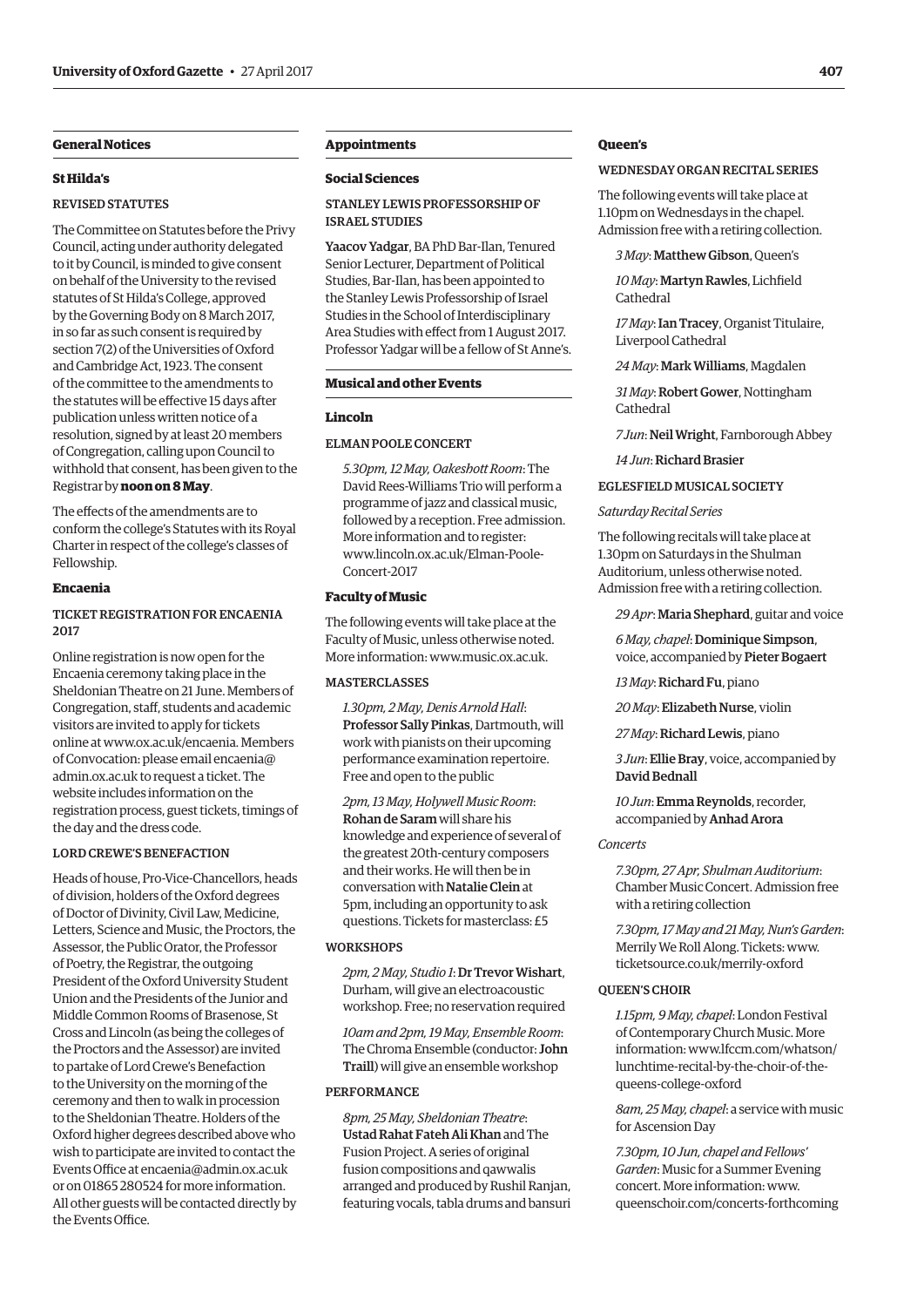# Lectures

# <span id="page-5-0"></span>OXFORD AND CAMBRIDGE NOTE RACE 2017

# *Launch of the GradeOneAThon*

*3pm, 30 Apr, Jacqueline Du Pré Centre*: professional and amateur musicians, Grade 8+, are challenged to learn a new instrument, take Grade 1 and perform in a public concert in Oxford Town Hall on 10 September . In aid of Home Start Oxford. More information: www. [home-startoxford.org.uk](http://www.home-startoxford.org.uk) and https:// [gradeoneathon.org](https://gradeoneathon.org) 

#### **St Stephen's House**

#### SJE ARTS

*until 1 May*: Oxford May Music Festival at SJE Arts – lectures and concerts featuring physicist Brian Cox, violinist Jack Liebeck, pianist Amandine Savary and many others

*5 May*: Schubert Series III – James Lisney's third concert in his series of Schubert's 11 completed piano sonatas

*6 May*: Intermezzo's vacation chamber choir (conductor: Andrew Ker) – Whitacre's *Enjoy the Silence* and work by Allegri, William, MacMillan and others

*10 May*: Quercus (June Tabor, voice, Iain Ballamy, saxophones, Huw Warren, piano) – multi-award-winning musicians create chamber music that weaves together the essence of folk and jazz

*13 May*: Corona Strings (conductor: Janet Lincé) – *Northern Lights* with works by Wiren, Grieg, Larssen, Gade, Sibelius

*27 May*: Barcos – Eduardo Garcia, bandoneon, and the Le Page Ensemble. A programme based on the voyages of Europeans seeking a new life across the Atlantic

# **Exhibitions**

# **St Stephen's House**

# SJE ARTS

*20–29 May – SJE ArtWeeks exhibition*: a stunning mixed-media show in the SJE Cloister Gallery

#### **Humanities**

# **Faculty of English Language and Literature**

# VISITING PROFESSOR OF CREATIVE MEDIA LECTURES

*No filter: power and pictures in a post-truth world.*

Dawn Airey will lecture at 5.30pm in

Lecture Theatre 2, St Cross Building. *19 May*: 'Gotcha: how photographers and technology changed the world'

*22 May*: 'Is seeing believing? Lenses and lies'

# MODERN LITERATURE GRADUATE SEMINAR

Professor Vincent Sherry, Washington in St Louis, will lecture at 5pm on 31 May in the Warrington Room, Harris Manchester. Conveners: Professor McLoughlin, Dr Hayes

*31 May*: 'Bare death: the failing sacrifice of the Great War'

# EARLY MODERN LITERATURE SEMINAR

The following seminars will take place at 5.15pm on Tuesdays at Ertegun House. Conveners: Professor Lewis, Professor Smith

# *Panel discussion*

Rhodri Lewis, Laurie Maguire, Emma Smith and Adam Smyth *9 May*: '*The New Oxford Shakespeare* (2016)'

Tim Harrison, Chicago *23 May*: 'Impossible experience: embryology, poetry and the nature of consciousness in early modern England'

# Kathryn Murphy

*6 Jun*: 'The look and the like: Lancelot Andrewes's real words'

#### **Medical Sciences**

# **Department of Physiology, Anatomy and Genetics**

# SPECIAL LECTURE

Mike Gunton, Creative Director, BBC's Natural History Unit, will lecture at 4.30pm on 4 May in the Large Lecture Theatre, Sherrington Building.

*Subject*: '*Planet Earth II*: the making of a natural history blockbuster'

# **Social Sciences**

#### **Saïd Business School**

Justin King, former CEO, Sainsbury's plc, and Vice Chair, Terra Firma, will deliver a Responsible Leadership Seminar at 5.30pm on 12 June at Saïd Business School. More [information and to register: www.rls-justin](http://www.rls-justin-king.eventbrite.com)king.eventbrite.com.

*Subject*: 'The myth of change: business and responsibility in the 21st century'

#### **School of Interdisciplinary Area Studies**

# AFRICAN STUDIES SEMINARS

The following seminars will take place at 5pm on Thursdays in the Pavilion Room, St Antony's, unless otherwise noted. More information: www.africanstudies.ox.ac.uk/ [events. Conveners: Professor Miles Larmer,](www.africanstudies.ox.ac.uk/events)  Dr Andrea Purdeková

Professor Nic Cheeseman, Birmingham *27 Apr*: 'How to rig an election: reflections on ten years of studying democracy'

Dr Paul Ocobock, Notre Dame

*4 May*: 'An uncertain age: the politics of manhood in Kenya'

# Dr Miriam Driessen

*11 May*: 'Laughing about corruption in Chinese–Ethiopian encounters'

#### Dan Paget

*18 May*: 'Bars, branches, stereos and choppers: innovation in election campaign technologies in Tanzania'

#### Dr Zoe Cormack

*25 May, Syndicate Room*: 'From the zariba to the museum: violence, globalisation and material culture in 19th-century South Sudan'

#### **Continuing Education**

#### **Lunchtime special seminar**

Dr Edward Paulino, CUNY/John Jay College, will lead a seminar 12.30–2pm on 9 May in the Latin American Centre, 1 Church Walk.

*Subject*: 'Dividing Hispaniola: the Dominican Republic's border campaign against Haiti, 1930–61'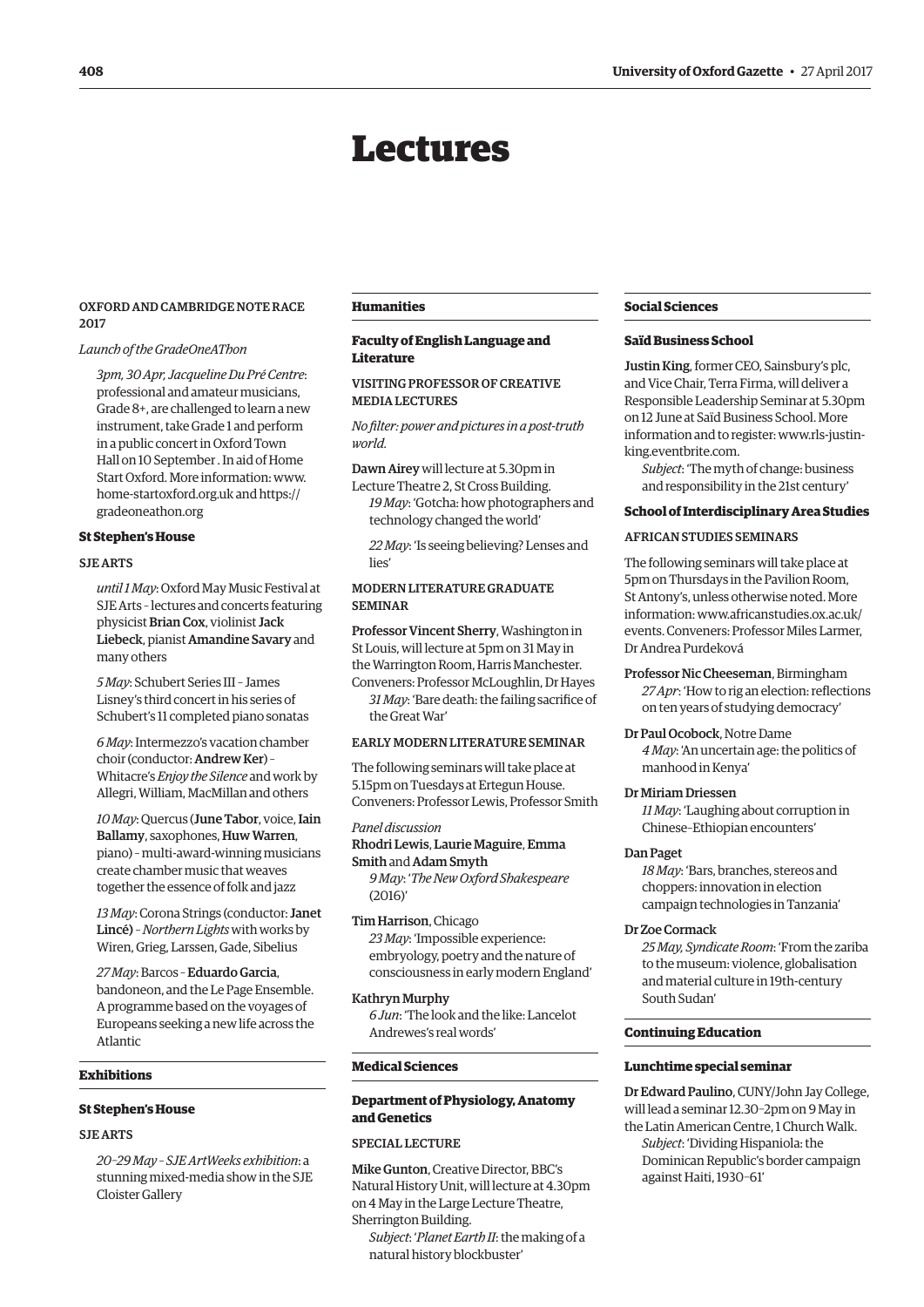# <span id="page-6-0"></span>**Institutes, Centres and Museums**

## **China Centre**

#### SEMINARS

The following seminars, jointly organised by the Faculty of Oriental Studies and the School of Interdisciplinary Area Studies, will take place at 5pm on Thursdays in Lecture Theatres 1 and 2, China Centre, unless otherwise noted. All welcome.

#### Dr Ling Li, Vienna

*27 Apr*: 'The making of formal politics in China: anticorruption campaign in transformation, 2012–17'

# Dame Barbara Woodward, HM Ambassador

to the People's Republic of China *5.30pm, Tues, 2 May*: 'UK–China relations – 45 years on, 1972–2017'

#### Dr Nick Smith, Yale-NUS

*12.30pm, 4 May, Lucina Ho Room*: 'China's national urbanisation programme: party–state expansion and the end of the village'

# Professor You-tien Hsing, Berkeley *4 May*: 'Surviving conservation: herders and farmers in China's northwest'

Professor Dominic Sachsenmaier, Georg-August-Universität Göttingen *Fri, 5 May*: 'Between hegemonies: global and local perspectives on 17th-century

Jonathan Fenby and Tom Miller, authors *Tues, 9 May*: 'China's economy and society – what next?'

Professor Prasenjit Duara, Duke *1pm, Wed, 10 May*: tbc

Chinese Catholicism'

Professor Xu Guoqi, Hong Kong *11 May*: 'The idea of China through the lens of international sports'

Professor Aron Shai, Tel Aviv *Fri, 12 May*: 'China and Israel: strange bedfellows, 1948–2016'

Dr Elisa Oreglia, SOAS *18 May*: 'Mobile phone traders and smartphone users between China and Myanmar'

Professor Lu Yang, Peking *25 May*: 'The mighty words: writing and authority in Tang China'

Professor Wang Guiguo, Tulane University Law School and Zhejiang University Guanghua Law School

*1 Jun*: 'Dispute resolution mechanisms in the Belt and Road Initiative'

Mark O'Neill, independent scholar *1pm, Fri, 2 Jun*: 'Sir Robert Hart, Ireland's imperial mandarin: the most influential foreigner in Qing China'

# Dr Charlotte Goodburn, KCL

*8 Jun*: 'Growing up in and out of Shenzhen: the longer-term impacts of rural–urban migration on children'

Professor William Alford, Harvard Law School

*15 Jun*: 'Rehabilitating history: a reconsideration of the treatment of disability in Chinese history and its implications for today'

Professor Wolf Gruner, Southern California *Fri, 16 Jun*: 'The history of atrocity in Germany and China: comparisons and contrasts'

#### **Colleges, Halls and Societies**

#### **Lincoln**

# LINCOLN UNLOCKED LECTURE

Dr Andrew Foster, Kent, will lecture at 5.30pm on 18 May in the Oakeshott Room, followed by a reception and exhibition. More information and to register: www. [lincoln.ox.ac.uk/lincoln-unlocked-visitors.](www.lincoln.ox.ac.uk/lincoln-unlocked-visitors) *Subject*: 'Lincoln College and its episcopal visitors, 1540–1700'

# **Mansfield**

# MANSFIELD LECTURE SERIES

*Please note change of speaker and lecture*

Anthony Barnett will lecture at 5pm on

28 April in the Lecture Theatre. *Subject*: 'The changing nature of democracies'

# **Queen's**

# **SYMPOSIUM**

A symposium will take place 1–6.30pm on 28 April. Speakers include Professor Jonathan Cole, writer; Dr Lizzie Burns, Anti-boredom Campaign; Liz Jensen; Professor Morten Kringelbach; Dr Roman Krznaric, Empathy Museum; and Clare Patey, Empathy Museum. There will also be an art exhibition. More information and [to register: www.queens.ox.ac.uk/events/](www.queens.ox.ac.uk/events/celebrating-oliver-sacks-2) celebrating-oliver-sacks-2.

*Subject*: 'Celebrating Oliver Sacks'

# Examinations and Boards

**Examinations for the Degree of Doctor of Philosophy**

*This content has been removed as it contains personal information protected under the Data Protection Act.*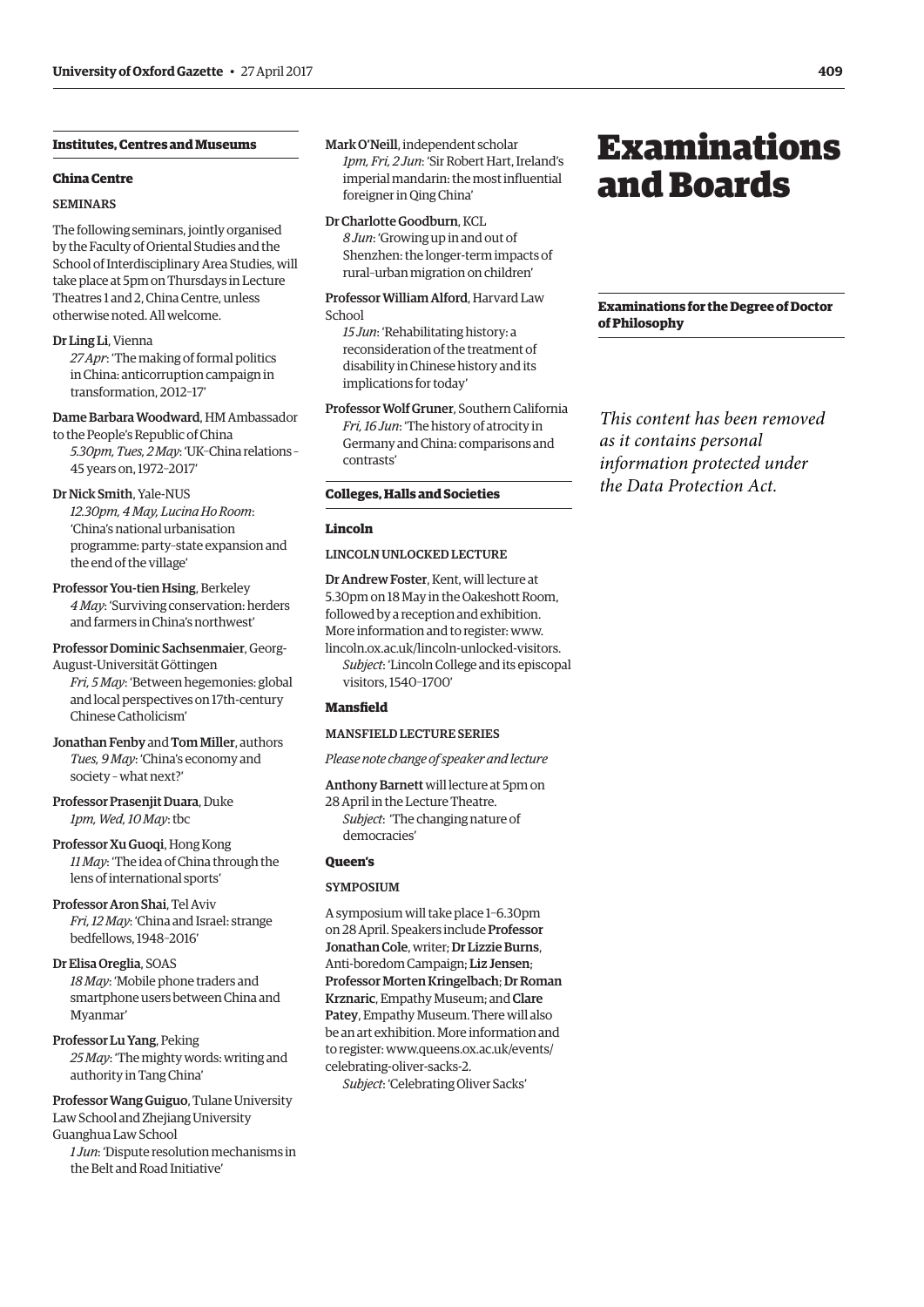# <span id="page-7-0"></span>Elections

| <b>Elections</b><br>8 June |
|----------------------------|
|----------------------------|

Nominations for the elections below will close at **4pm on 11 May**.

In the tables provided below, the names listed under 'Current/Retiring Member' are simply those of the persons currently in office, whose terms of office are now coming to a close (thereby prompting all the vacancies now advertised for election); and the dates listed in the columns 'To hold office from/until' indicate the terms of office of the vacancies now advertised.

# **Council**

One member of Congregation elected by Congregation from members of the faculties in the Divisions of Mathematical, Physical and Life Sciences and of Medical Sciences

| Current/Retiring                                     | To hold | To hold |
|------------------------------------------------------|---------|---------|
| Member                                               | office  | office  |
|                                                      | from    | until   |
| Professor L Tarassenko, MT 2017 MT 2021<br>St John's |         |         |
| One member of Congregation elected by                |         |         |
| Congregation from members of the faculties           |         |         |

Congregation from members of the faculties in the Divisions of Humanities and of Social Sciences

| Current/Retiring<br><b>Member</b> | To bold<br>office<br>from | To hold<br>office<br>until |
|-----------------------------------|---------------------------|----------------------------|
| Professor T J Morgan,<br>Oriel    | MT2017 MT2021             |                            |

One member of Congregation, not necessarily being a member of any division and not in any case being nominated in a divisional capacity, elected by Congregation

| Current/Retiring<br><b>Member</b>     | To bold<br>office | To hold<br>office |
|---------------------------------------|-------------------|-------------------|
|                                       | from              | until             |
| Professor Sir Rick<br>Trainor, Exeter | MT 2017 MT 2021   |                   |

*Note*: Full details of Council's remit, composition, functions and powers [can be found at: www.admin.ox.ac.uk/](www.admin.ox.ac.uk/statutes/783-121.shtml) statutes/783-121.shtml.

Elected members of Council will ordinarily be expected to serve on a small number of other committees (typically between one

and three, usually including at least one of the main committees of Council, ie PRAC, GPC, Education Committee, Personnel Committee, Research Committee).

For further information, please contact the Senior Assistant Registrar (Governance) [\(nigel.berry@admin.ox.ac.uk\).](mailto:nigel.berry@admin.ox.ac.uk)

#### **Committees reporting to Council**

#### AUDIT AND SCRUTINY COMMITTEE

One member of Congregation elected by Congregation from among members of the faculties in the Divisions of Humanities and Social Sciences who shall not serve on Council or on any committee which in the view of Council has mainline executive authority within the University, or hold any office in the University or any college which involves executive authority

| Current/Retiring<br>Member | To hold<br>office<br>from | To bold<br>office<br>until |
|----------------------------|---------------------------|----------------------------|
| Dr Catherine               | with                      | HT 2021                    |
| MacKenzie.                 | immediate                 |                            |
| Faculty of Law             | effect                    |                            |

One member of Congregation, not necessarily being a member of any division and not in any case being nominated in a divisional capacity, who shall be elected by Congregation who shall not serve on Council or on any committee which in the view of Council has mainline executive authority within the University, or hold any office in the University or any college which involves executive authority

|                  | from    | until   |
|------------------|---------|---------|
| Member           | office  | office  |
| Current/Retiring | To bold | To hold |
|                  |         |         |

Professor Jeffrey Tseng, MT 2017 HT 2022 St Edmund Hall

*Note*: At its meeting on 9 February 2015, Council approved the suspension of regulation 8.4 of Council Regulations 15 of 2002 to allow the term of office for those members elected by Congregation to be extended by one academic term in the next round of elections, so that future elected members will begin their term of office at the start of Hilary term.

For further information, please contact the Secretary ([sally.vine@admin.ox.ac.uk\).](mailto:sally.vine@admin.ox.ac.uk)

*This content has been removed as it contains personal information protected under the Data Protection Act.*

# **Changes to Examination Regulations**

For the complete text of each regulation listed below and a listing of all changes to regulations for this year to date, please see [www.ox.ac.uk/gazette/](http://www.ox.ac.uk/gazette/) examinationregulations.

# **Education Committee**

# REGULATIONS FOR THE CONDUCT OF UNIVERSITY EXAMINATIONS PART 14

revisions to consequences of non-submission of assessment or non-attendance at an examination

REGULATIONS FOR THE CONDUCT OF UNIVERSITY EXAMINATIONS PART 17 to allow for provision of a certificate showing a deceased candidate's academic achievement in restricted circumstances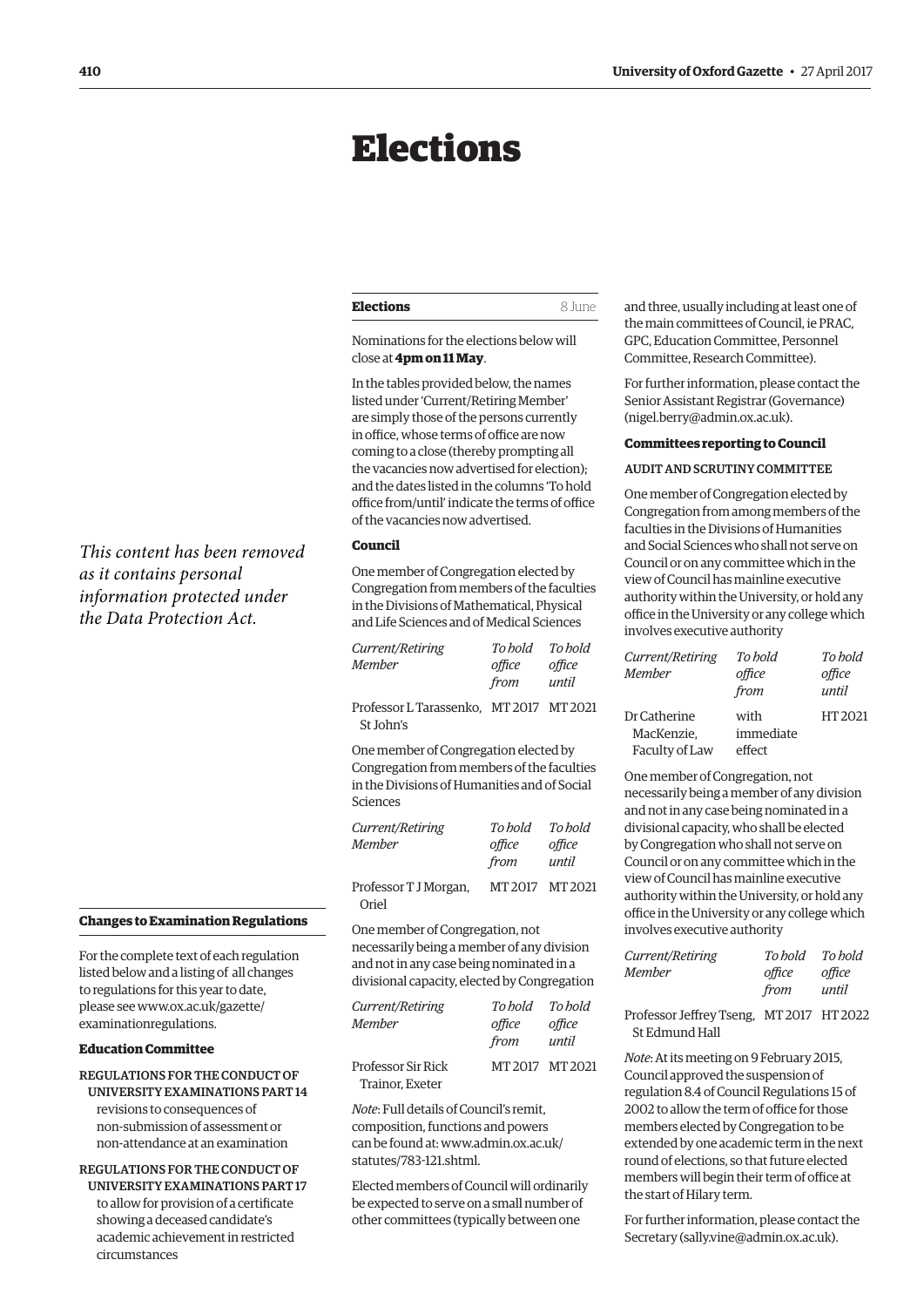# BUILDINGS AND ESTATES SUBCOMMITTEE

#### One person elected by Congregation

| Current/Retiring |        | To hold To hold |
|------------------|--------|-----------------|
| Member           | office | office          |
|                  | from   | until           |

Professor R G Ratcliffe, MT 2017 MT 2020 New College

Further information on the subcommittee can be found at: www.admin.ox.ac.uk/ [statutes/regulations/520-122d.shtml. For](www.admin.ox.ac.uk/statutes/regulations/520-122d.shtml)  further information, please contact the [Secretary \(shaka.obhiozele@admin.ox.ac.](mailto:shaka.obhiozele@admin.ox.ac.uk) uk).

#### CONTINUING EDUCATION BOARD

One member of the Department for Continuing Education elected by and from among the members of the department

| Current/Retiring | To hold To hold |                 |
|------------------|-----------------|-----------------|
| Member           | office          | office          |
|                  | from            | until           |
| Dr CIRO'Mahony,  |                 | MT 2017 MT 2020 |
| Kellogg          |                 |                 |

*Note*: For the purposes of this election, the members of the department are the professors, readers, university lecturers and other staff on grade 8 and above who work in the department.

For further information, please contact the Secretary [\(peter.gambles@admin.ox.ac.uk\).](mailto:peter.gambles@admin.ox.ac.uk)

# CURATORS OF THE UNIVERSITY LIBRARIES

One member of Congregation elected by Congregation

| Current/Retiring  | To hold | To hold         |
|-------------------|---------|-----------------|
| <b>Member</b>     | office  | office          |
|                   | from    | until           |
| Dr L J Smith,     |         | MT 2017 MT 2021 |
| Harris Manchester |         |                 |

Full details of the Curators' remit, composition, functions and powers can be [found at: www.admin.ox.ac.uk/statutes/](www.admin.ox.ac.uk/statutes/regulations/520-122o.shtml) regulations/520-122o.shtml. For further information, please contact the Secretary ([richard.ovenden@bodleian.ox.ac.uk\).](mailto:richard.ovenden@bodleian.ox.ac.uk)

#### NOMINATIONS COMMITTEE

Two persons elected by and from Congregation

| Current/Retiring                       | To hold To hold |                 |
|----------------------------------------|-----------------|-----------------|
| Member                                 | office          | office          |
|                                        | from            | until           |
| Dr Joanna Ashbourn,<br><b>St Cross</b> |                 | MT 2017 MT 2020 |
| Dr Kate Blackmon,                      |                 | MT2017 MT2020   |
| Merton                                 |                 |                 |

For further information, please contact the Administrative Secretary [\(thomas.hall@](mailto:thomas.hall@admin.ox.ac.uk) [admin.ox.ac.uk\).](mailto:thomas.hall@admin.ox.ac.uk)

# SOCIALLY RESPONSIBLE INVESTMENT REVIEW COMMITTEE

A member of Congregation elected by Congregation from members of the faculties in the Divisions of Mathematical, Physical and Life Sciences and of Medical Sciences

| <i>Current/Retiring</i>   | To hold To hold |                 |
|---------------------------|-----------------|-----------------|
| Member                    | office          | office          |
|                           | from            | until           |
| Professor G M             |                 | MT 2017 MT 2020 |
| Henderson.                |                 |                 |
| <b>University College</b> |                 |                 |

A member of Congregation elected by Congregation from members of the faculties in the Divisions of Humanities and of Social Sciences

| Current/Retiring | To hold | To hold |
|------------------|---------|---------|
| <b>Member</b>    | office  | office  |
|                  | from    | until   |
| Mr B L Caldecott | MT 2017 | MT 2021 |

*Note*: at its meeting of 17 October 2016, the General Purposes Committee of Council approved a proposal to stagger the terms of office of the two elected members, with one member serving a longer term of office. Regulation 2.2 (1) of Council Regulations [14 of 2002 \(www.admin.ox.ac.uk/statutes/](www.admin.ox.ac.uk/statutes/regulations/519-122.shtml) regulations/519-122.shtml) was duly suspended to allow the above election to be held for a term of office of 4 years instead of the normal 3 years.

For further information, please contact the Secretary ([tora.pickup@admin.ox.ac.uk\).](mailto:tora.pickup@admin.ox.ac.uk)

#### **Other Committees and University Bodies**

#### CURATORS OF THE UNIVERSITY PARKS

One person elected by Congregation

| Current/Retiring<br>Member        | To hold To hold<br>office<br>from | office<br>until |
|-----------------------------------|-----------------------------------|-----------------|
| Professor N J Kruger,<br>Pembroke |                                   | MT 2017 MT 2023 |

For further information, please contact the Secretary ([thomas.hall@admin.ox.ac.uk\).](mailto:thomas.hall@admin.ox.ac.uk)

# CURATORS OF THE SHELDONIAN THEATRE

Two members of Congregation elected by Congregation

| Current/Retiring     | To bold | To hold         |
|----------------------|---------|-----------------|
| <b>Member</b>        | office  | office          |
|                      | from    | until           |
| Dr P R Gambles       |         | MT 2017 MT 2023 |
| Professor S J Payne, |         | MT2017 MT2023   |
| Keble                |         |                 |

*The following nomination has been received:*

S J Payne, MEng DPhil Oxf, Fellow of Keble, Faculty of Engineering Science

#### *Nominated by*:

- R C Darton, Keble, Faculty of Engineering Science
- N P Eubank, Keble, Faculty of Theology
- A B Hawkins, Faculty of History
- P H Taylor, Keble, Faculty of Engineering Science

*Note*: Further information on the board can [be found at: www.admin.ox.ac.uk/statutes/](www.admin.ox.ac.uk/statutes/regulations/181-084.shtml#_Toc86825837) regulations/181-084.shtml#\_Toc86825837.

For further information, please contact the Secretary ([john.weston@admin.ox.ac.uk\).](mailto:john.weston@admin.ox.ac.uk)

# PANEL FOR CONSTITUTING THE VISITATORIAL BOARD UNDER STATUTE XII PART C

Three members of Congregation required to engage in academic teaching and/or research either by their written contracts of employment or by established and agreed practice elected by Congregation

| Current/Retiring<br>Member                         | To hold<br>office<br>from | To hold<br>office<br>until |
|----------------------------------------------------|---------------------------|----------------------------|
| Dr CA J Ballinger,<br>Exeter                       | MT2017 MT2021             |                            |
| Professor L J Gullifer,<br>Harris Manchester       | MT2017 MT2021             |                            |
| Professor PB Sullivan, MT 2017 MT 2021<br>Magdalen |                           |                            |

*Note*: Further information on the panel can be found at: www.admin.ox.ac.uk/ [statutes/353-051a.shtml a](www.admin.ox.ac.uk/statutes/353-051a.shtml)nd www.admin. [ox.ac.uk/statutes/regulations/248-062.](www.admin.ox.ac.uk/statutes/regulations/248-062.shtml) shtml.

For further information, please contact the Secretary ([ellen.hudspith@admin.ox.ac.uk\).](mailto:ellen.hudspith@admin.ox.ac.uk)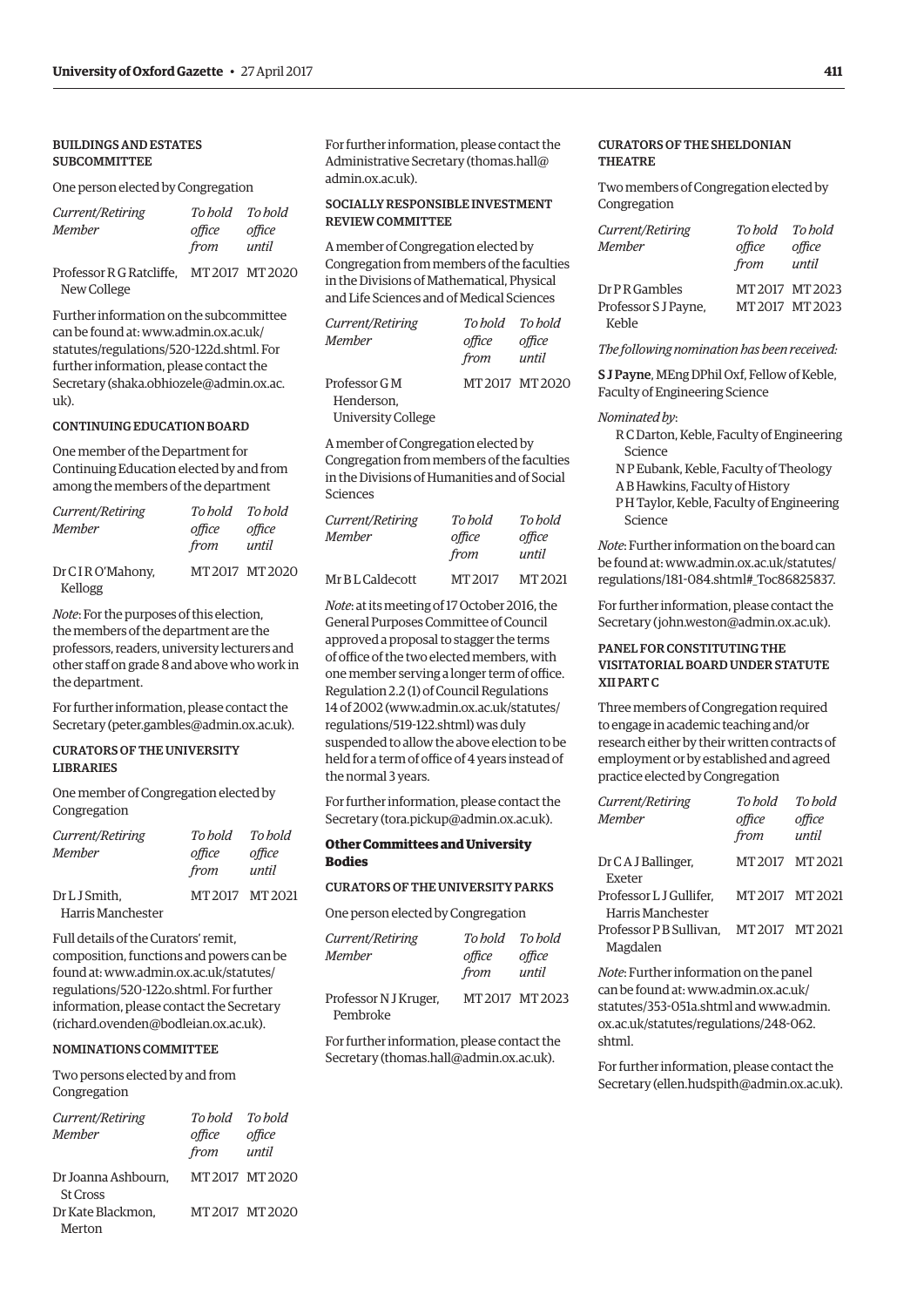# **Divisional Boards**

# HUMANITIES BOARD

One person elected by and from among the members of the Faculty of English Language and Literature

| Current/Retiring<br><b>Member</b>       | To bold<br>office<br>from | To hold<br>office<br>until |
|-----------------------------------------|---------------------------|----------------------------|
| Professor Ros M<br>Ballaster, Mansfield |                           | MT 2017 MT 2020            |

For further information, please contact the Secretary [\(lynne.hirsch@humanities.ox.ac.](mailto:lynne.hirsch@humanities.ox.ac.uk) [uk\).](mailto:lynne.hirsch@humanities.ox.ac.uk)

# MATHEMATICAL, PHYSICAL AND LIFE SCIENCES BOARD

Two persons elected by and from among the members of the Faculty of Chemistry

| Current/Retiring               | To hold         | To hold         |
|--------------------------------|-----------------|-----------------|
| Member                         | office          | office          |
|                                | from            | until           |
| Professor Philip<br>Mountford. |                 | MT 2017 MT 2019 |
| St Edmund Hall<br>Vacancy      | MT 2017 MT 2021 |                 |
|                                |                 |                 |

One person elected by and from among the members of the Faculty of Computer Science

| Current/Retiring<br>Member                                    | To hold<br>office<br>from | To hold<br>office<br>until |
|---------------------------------------------------------------|---------------------------|----------------------------|
| Professor Lukasiewicz. MT 2017 MT 2021<br>Faculty of Computer |                           |                            |

Science

One person elected by and from among the members of the Faculty of Earth Sciences

| <i>Current/Retiring</i><br>Member | To bold<br>office<br>from | To hold<br>office<br>until |
|-----------------------------------|---------------------------|----------------------------|
| Professor Donald G                | MT 2017 MT 2021           |                            |
| Fraser, Worcester                 |                           |                            |

One person elected by and from among the members of the Faculty of Engineering

| Current/Retiring | To bold        | To bold         |
|------------------|----------------|-----------------|
| Member           | office<br>from | office<br>until |
| Vacancy          | MT2017 MT2021  |                 |

One person elected by and from among the members of the Faculty of Physics

| <i>Current/Retiring</i> | To hold | To hold |
|-------------------------|---------|---------|
| Member                  | office  | office  |
|                         | from    | until   |

Professor Lesley J Gray, MT 2017 MT 2021 St Cross

One person elected by and from among the members of the Faculty of Statistics

| Current/Retiring                | To bold         | To hold |
|---------------------------------|-----------------|---------|
| <b>Member</b>                   | office          | office  |
|                                 | from            | until   |
| Professor G D Reinert.<br>Keble | MT 2017 MT 2021 |         |

For further information, please contact the Secretary ([saira.shaikh@mpls.ox.ac.uk\).](mailto:saira.shaikh@mpls.ox.ac.uk)

#### MEDICAL SCIENCES BOARD

One person from the Department of Biochemistry and the Nuffield Department of Clinical Medicine who is also a member of the Faculty of Biochemistry, the Faculty of Clinical Medicine, the Faculty of Physiological Sciences or the Faculty of Psychological Studies, elected by the members of the Faculty of Biochemistry, the Faculty of Clinical Medicine, the Faculty of Physiological Sciences and the Faculty of Psychological Studies

| Current/Retiring | To hold To hold |        |
|------------------|-----------------|--------|
| Member           | office          | office |
|                  | from            | until  |

Professor Mark Sansom, MT 2017 MT 2021 Corpus Christi, Faculty of Biochemistry

One person from the Nuffield Department of Clinical Neurosciences, the Department of Experimental Psychology, the Department of Pharmacology and the Department of Psychiatry who is also a member of the Faculty of Biochemistry, the Faculty of Clinical Medicine, the Faculty of Physiological Sciences or the Faculty of Psychological Studies, elected by the members of the Faculty of Biochemistry, the Faculty of Clinical Medicine, the Faculty of Physiological Sciences and the Faculty of Psychological Studies

| <i>Current/Retiring</i> | To hold To hold |        |
|-------------------------|-----------------|--------|
| Member                  | office          | office |
|                         | from            | until  |

Professor Anna Christina MT 2017 MT 2021 Nobre, St Catherine's, Faculty of Psychological

Studies

One person from the Nuffield Department of Obstetrics and Gynaecology, the Department of Oncology and the Nuffield Department of Surgical Sciences who is also a member of the Faculty of Biochemistry, the Faculty of Clinical Medicine, the Faculty of Physiological Sciences or the Faculty of Psychological Studies, elected by the members of the Faculty of Biochemistry, the Faculty of Clinical Medicine, the Faculty of Physiological Sciences and the Faculty of Psychological Studies

| Current/Retiring<br>Member                                                | To hold<br>office<br>from | To hold<br>office<br>until |
|---------------------------------------------------------------------------|---------------------------|----------------------------|
| Professor Freddie C<br>Hamdy, Balliol,<br>Faculty of Clinical<br>Medicine |                           | MT 2017 MT 2021            |

One person from the Nuffield Department of Orthopaedics, Rheumatology and Musculoskeletal Sciences and the Sir William Dunn School of Pathology who is also a member of the Faculty of Biochemistry, the Faculty of Clinical Medicine, the Faculty of Physiological Sciences or the Faculty of Psychological Studies, elected by the members of the Faculty of Biochemistry, the Faculty of Clinical Medicine, the Faculty of Physiological Sciences and the Faculty of Psychological Studies

| Current/Retiring                                               | To hold        | To hold         |
|----------------------------------------------------------------|----------------|-----------------|
| Member                                                         | office<br>from | office<br>until |
| Professor Andrew Carr. MT 2017 MT 2021<br>Morgartor Exculturef |                |                 |

 Worcester, Faculty of Clinical Medicine

One person from the Department of Paediatrics, the Department of Primary Care Health Sciences and the Nuffield Department of Population Health who is also a member of the Faculty of Biochemistry, the Faculty of Clinical Medicine, the Faculty of Physiological Sciences or the Faculty of Psychological Studies, elected by the members of the Faculty of Biochemistry, the Faculty of Clinical Medicine, the Faculty of Physiological Sciences and the Faculty of Psychological Studies

| Current/Retiring<br><b>Member</b> | To hold<br>office<br>from | To hold<br>office<br>until |
|-----------------------------------|---------------------------|----------------------------|
| Professor Sir Rory                | MT2017 MT2021             |                            |
| Collins. St John's.               |                           |                            |
| Faculty of Clinical               |                           |                            |
| Medicine                          |                           |                            |

One person from the Department of Physiology, Anatomy and Genetics and the Radcliffe Department of Medicine who is also a member of the Faculty of Biochemistry, the Faculty of Clinical Medicine, the Faculty of Physiological Sciences or the Faculty of Psychological Studies, elected by the members of the Faculty of Biochemistry, the Faculty of Clinical Medicine, the Faculty of Physiological Sciences and the Faculty of Psychological Studies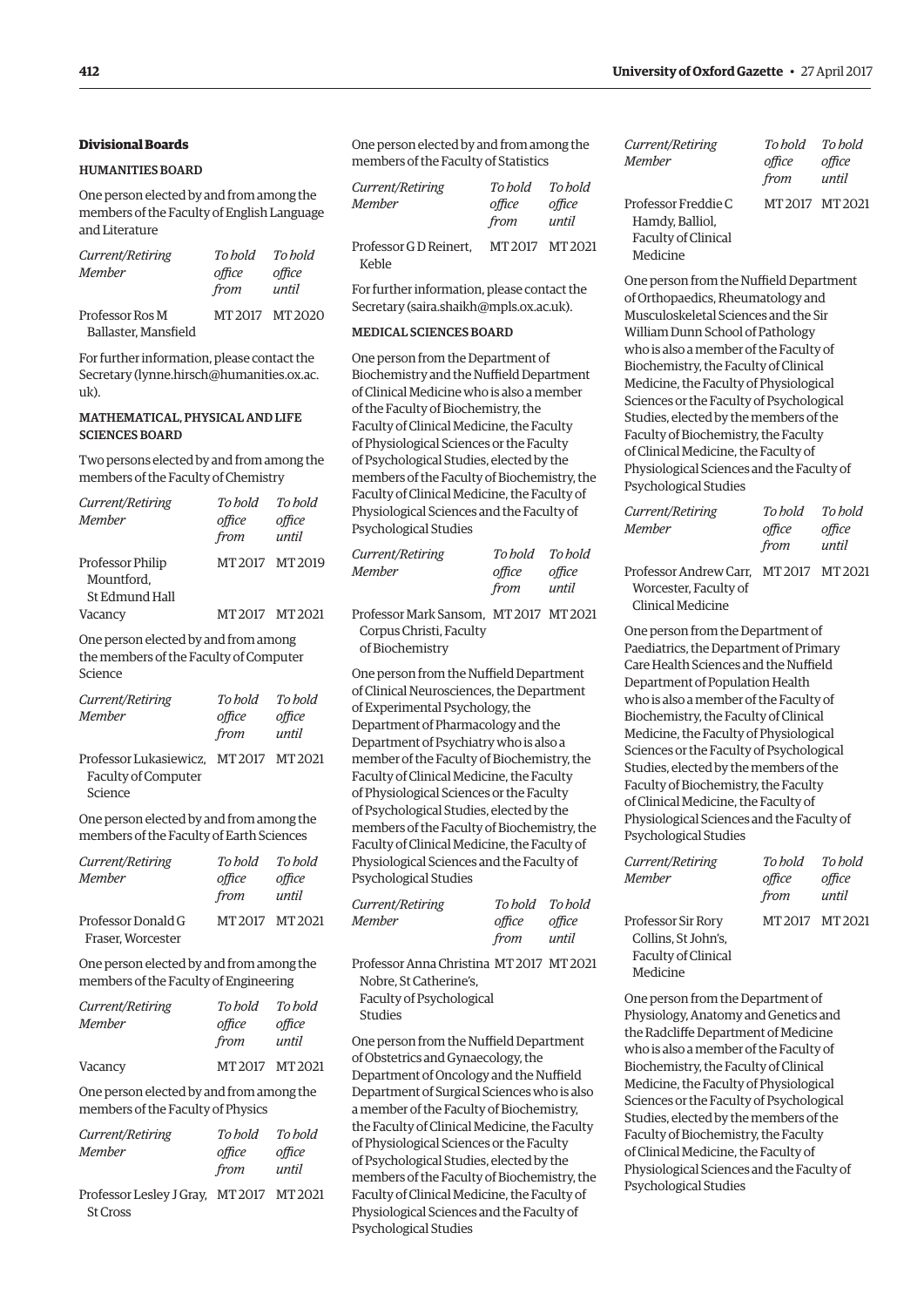| <i>Current/Retiring</i> | To hold To hold |        |
|-------------------------|-----------------|--------|
| Member                  | office          | office |
|                         | from            | until  |

Professor Hugh Watkins, MT 2017 MT 2021 Merton, Faculty of Clinical Medicine

One person from among the externally funded research staff who are members of the Faculty of Biochemistry, the Faculty of Clinical Medicine, the Faculty of Physiological Sciences and the Faculty of Psychological Studies, elected jointly by the members of the Faculty of Biochemistry, the Faculty of Clinical Medicine, the Faculty of Physiological Sciences and the Faculty of Psychological Studies

| Current/Retiring | To hold | To hold         |
|------------------|---------|-----------------|
| Member           | office  | office          |
|                  | from    | until           |
| Professor Xin Lu |         | MT 2017 MT 2021 |

One person from among the members of staff who are not Heads of Department or statutory professors who are members of the Faculty of Biochemistry, the Faculty of Clinical Medicine, the Faculty of Physiological Sciences and the Faculty of Psychological Studies, elected jointly by the members of the Faculty of Biochemistry, the Faculty of Clinical Medicine, the Faculty of Physiological Sciences and the Faculty of Psychological Studies

| Current/Retiring       | To hold       | To hold |
|------------------------|---------------|---------|
| Member                 | office        | office  |
|                        | from          | until   |
| Professor Kate Nation. | MT2017 MT2021 |         |
| St John's, Faculty of  |               |         |
| Psychological Studies  |               |         |

For further information, please contact the Secretary [\(david.bryan@medsci.ox.ac.uk\).](mailto:david.bryan@medsci.ox.ac.uk)

#### **Faculty Boards**

# BOARD OF THE FACULTY OF CLASSICS

Two persons elected by and from among the members of the Subfaculty of Classical Languages and Literature

| Current/Retiring<br>Member | To hold<br>office<br>from | To hold<br>office<br>until |
|----------------------------|---------------------------|----------------------------|
|                            |                           |                            |
| Dr R M Armstrong,          | MT 2017                   | MT 2019                    |
| St Hilda's                 |                           |                            |
| <b>Professor Gregory</b>   | MT 2017                   | MT 2019                    |
| Hutchinson.                |                           |                            |
| Christ Church              |                           |                            |

For further information, please contact the Secretary [\(administrator@classics.ox.ac.uk\).](mailto:administrator@classics.ox.ac.uk)

# BOARD OF THE FACULTY OF ENGLISH LANGUAGE AND LITERATURE

Four persons elected by and from the members of the Faculty of English Language and Literature

| Current/Retiring                                      | To hold         | To hold         |
|-------------------------------------------------------|-----------------|-----------------|
| Member                                                | office<br>from  | office<br>until |
| Dr F P V Leneghan,<br><b>St Cross</b>                 | MT 2017 MT 2019 |                 |
| Dr CM McLoughlin,<br>Harris Manchester                | MT 2017 MT 2019 |                 |
| Professor D L Wakelin,<br>St Hilda's                  | MT 2017 MT 2019 |                 |
| Professor A A Williams, MT 2017 MT 2019<br>St Peter's |                 |                 |

For further information, please contact the Secretary ([sadie.slater@ell.ox.ac.uk\).](mailto:sadie.slater@ell.ox.ac.uk)

# BOARD OF THE FACULTY OF HISTORY

Nine persons elected by and from among the members of the Faculty of History holding posts on the establishment or under the aegis of the board

| Current/Retiring<br>Member                          | To hold<br>office<br>from | To bold<br>office<br>until |
|-----------------------------------------------------|---------------------------|----------------------------|
| Professor J C Belich.<br><b>Balliol</b>             | MT 2017 MT 2019           |                            |
| Professor R N Gildea.<br>Worcester                  | MT 2017 MT 2019           |                            |
| Professor Pekka<br>Hämäläinen.<br>St Catherine's    | MT 2017 MT 2019           |                            |
| Dr D M Hopkin, Hertford MT 2017 MT 2019             |                           |                            |
| Professor Robert Iliffe, MT 2017 MT 2019<br>Linacre |                           |                            |
| Dr M E Mulholland.<br>St Catherine's                | MT 2017 MT 2019           |                            |
| Professor K H A<br>O'Rourke, All Souls              | MT 2017 MT 2019           |                            |
| Dr J B Parkin, St Hugh's                            | MT 2017 MT 2019           |                            |
| Dr Sîan Pooley,<br>Magdalen                         | MT 2017 MT 2019           |                            |

For further information, please contact the Secretary ([administrator@history.ox.ac.uk\).](mailto:administrator@history.ox.ac.uk)

# BOARD OF THE FACULTY OF LAW

Four Official Members elected by all members of the faculty and from the persons qualified to be Official Members as per Regulation 10 of Council Regulations 19 of 2002

| Current/Retiring<br><b>Member</b> | To hold<br>office<br>from | To hold<br>office<br>until |
|-----------------------------------|---------------------------|----------------------------|
| John H Armour. Oriel              | MT 2017                   | MT 2020                    |
| H G Collins, All Souls            | MT 2017                   | MT 2020                    |
| Professor Catherine               | MT 2017                   | MT 2020                    |
| Redgwell, All Souls               |                           |                            |
| Julian Roberts.                   |                           | MT2017 MT2020              |
| Worcester                         |                           |                            |

Eleven Ordinary Members elected by and from all members of the faculty exclusive of the persons qualified to be Official Members as per Regulation 10 of Council Regulations 19 of 2002

| Current/Retiring       | To bold | To bold |
|------------------------|---------|---------|
| Member                 | office  | office  |
|                        | from    | until   |
| RF Condry, St Hilda's  | MT 2017 | MT 2020 |
| S Enchelmaier, Lincoln | MT 2017 | MT 2020 |
| LA Ferguson, Oriel     | MT 2017 | MT 2020 |
| J S Getzler, St Hugh's | MT 2017 | MT 2020 |
| IL Goold. St Anne's    | MT2017  | MT 2020 |
| S C Green. St Hilda's  | MT 2017 | MT 2020 |
| T Krebs. Brasenose     | MT 2017 | MT 2020 |
| G Lamond. Balliol      | MT 2017 | MT 2020 |
| DP Nolan. Worcester    | MT 2017 | MT 2020 |
| E J F Simpson,         | MT 2017 | MT 2020 |
| Christ Church          |         |         |
| Professor Alison L     | MT 2017 | MT 2020 |
| Young, Hertford        |         |         |

For further information, please contact the Secretary ([charlotte.vinnicombe@law.ox.ac.](mailto:charlotte.vinnicombe@law.ox.ac.uk) [uk\).](mailto:charlotte.vinnicombe@law.ox.ac.uk)

# BOARD OF THE FACULTY OF LINGUISTICS, PHILOLOGY AND PHONETICS

Two persons elected by and from among the members of the Faculty of Linguistics, Philology and Phonetics

| Current/Retiring                                | To hold | To hold       |
|-------------------------------------------------|---------|---------------|
| Member                                          | office  | office        |
|                                                 | from    | until         |
| Dr Mary Baltazani,<br>St Anne's                 |         | MT2017 MT2019 |
| Professor MD Maiden. MT 2017 MT 2019<br>Trinity |         |               |

For further information, please contact the Secretary ([administrator@ling-phil.ox.ac.](mailto:administrator@ling-phil.ox.ac.uk) [uk\).](mailto:administrator@ling-phil.ox.ac.uk)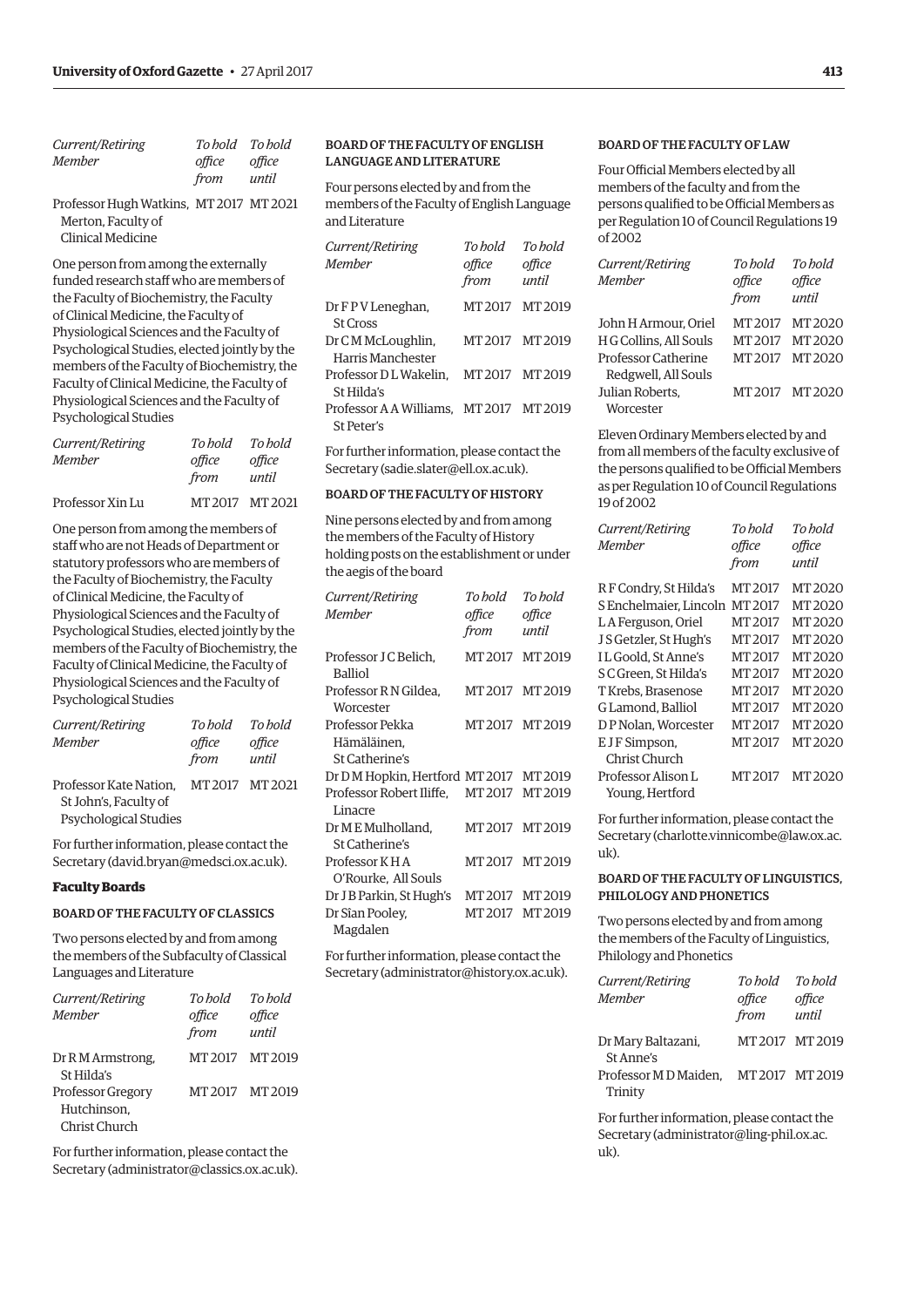# <span id="page-11-0"></span>BOARD OF THE FACULTY OF MUSIC

Two persons elected by and from among the members of the Faculty of Music

| Current/Retiring<br><b>Member</b>     | To bold<br>office<br>from | To hold<br>office<br>until |
|---------------------------------------|---------------------------|----------------------------|
| Dr M R Doffman.<br>Linacre            |                           | MT2017 MT2019              |
| Dr H J Hope, Magdalen MT 2017 MT 2019 |                           |                            |

For further information, please contact the Secretary [\(catherine.lieben@music.ox.ac.](mailto:catherine.lieben@music.ox.ac.uk) [uk\).](mailto:catherine.lieben@music.ox.ac.uk)

#### BOARD OF THE FACULTY OF PHILOSOPHY

Four persons elected by and from among the members of the Faculty of Philosophy

| Current/Retiring<br>Member             | To hold<br>office<br>from | To hold<br>office<br>until |
|----------------------------------------|---------------------------|----------------------------|
| Professor MK Davies.<br>Corpus Christi | MT2017 MT2019             |                            |
| Dr G M Kahane,<br>Pembroke             | MT 2017 MT 2019           |                            |
| Professor P A Lodge,<br>Mansfield      | MT2017 MT2018             |                            |
| Dr C G Timpson,<br><b>Brasenose</b>    | MT 2017 MT 2019           |                            |

For further information, please contact the Secretary [\(haf@philosophy.ox.ac.uk\).](mailto:haf@philosophy.ox.ac.uk)

# BOARD OF THE FACULTY OF THEOLOGY AND RELIGION

Three Official Members elected by all members of the faculty and from the persons qualified to be Official Members as per Regulation 10 of Council Regulations 19 of 2002

| Current/Retiring        | To hold        | To hold         |
|-------------------------|----------------|-----------------|
| <b>Member</b>           | office<br>from | office<br>until |
|                         |                |                 |
| Canon Professor S R I   |                | MT 2017 MT 2019 |
| Foot, Christ Church     |                |                 |
| Canon Professor C       |                | MT 2017 MT 2019 |
| Harrison. Christ Church |                |                 |
| Canon Professor G J     |                | MT 2017 MT 2019 |
| Ward. Christ Church     |                |                 |

Four Ordinary Members elected by and from all members of the faculty exclusive of the persons qualified to be Official Members as per Regulation 10 of Council Regulations 19 of 2002

| Current/Retiring<br>Member                  | To hold<br>office<br>from | To hold<br>office<br>until |
|---------------------------------------------|---------------------------|----------------------------|
| Dr R A Ellis,<br>Regent's Park              | MT 2017 MT 2019           |                            |
| Dr S E Gillingham,<br>Worcester             | MT 2017 MT 2019           |                            |
| Dr SL Hausner. St Peter's MT 2017 MT 2019   |                           |                            |
| Professor Katherine<br>Southwood. St John's | MT 2017 MT 2019           |                            |

For further information, please contact the Secretary ([haf@theology.ox.ac.uk\).](mailto:haf@theology.ox.ac.uk)

# **Notes:**

Nominations in writing for the elections on 8 June, by four members of Congregation other than the candidate, will be received by the Elections Office, University Offices, Wellington Square, up to **4pm on 11 May**.

At least one nomination in respect of each candidate must be made on an official [nomination form \(available on www.admin.](www.admin.ox.ac.uk/elections/forms/index.shtml) ox.ac.uk/elections/forms/index.shtml). Council has decided that nominations should show for each signatory the name and college or department in block capitals. Any names which are not so shown may not be published.

All candidates are asked to note the general requirements which apply to all committee members, as set out in Council Regulations 14 of 2002 (General Regulations of Council for Committees) (www.admin.ox.ac.uk/ [statutes/regulations/519-122.shtml\). Current](www.admin.ox.ac.uk/statutes/regulations/519-122.shtml)  members seeking re-election are also asked to check for specific restrictions on consecutive service.

Candidates are invited to include with their nomination forms a written statement of no more than 250 words, setting out his or her reasons for standing and qualifications for the office being sought. In the event of a contested election, these statements will [be available online at www.admin.ox.ac.uk/](www.admin.ox.ac.uk/elections) elections and published in the *Gazette* dated 25 May. Voters may wish to wait until they have read these statements before returning their ballot papers.

Ballot papers will be sent out to members of Congregation as soon as possible after the closing date for nominations. Completed ballot papers must be received by the Elections Office not later than **4pm on 8 June**.

For further information, please contact the Elections Officer ([shirley.mulvihill@admin.](mailto:shirley.mulvihill@admin.ox.ac.uk) [ox.ac.uk\).](mailto:shirley.mulvihill@admin.ox.ac.uk) 

| Congregation | 15 June |
|--------------|---------|
|--------------|---------|

# Nominations for the elections below will close at 4pm on 18 May.

In the tables provided below, the names listed under 'Current/Retiring Member' are simply those of the persons currently in office, whose terms of office are now coming to a close (thereby prompting all the vacancies now advertised for election). The dates listed in the columns 'To hold office from' and 'To hold office until' indicate the terms of office of the vacancies now advertised. When the start date is abbreviated 'wie' (with immediate effect) two possible dates are indicated: if the election is uncontested, the candidate deemed elected will take up office as of the close of the nomination period (18 May); if the election is contested, the candidate elected will take up office following the close of the voting period (15  $I$ <sub>U</sub> $\rho$ )

#### Divisional Boards

# MATHEMATICAL, PHYSICAL AND LIFE SCIENCES BOARD

One person elected by and from among the members of the Faculty of Engineering

| <b>CCurrent/Retiring</b> | To bold | To hold |
|--------------------------|---------|---------|
| Member                   | office  | office  |
|                          | from    | until   |
| Vacancy                  | wie     | MT 2018 |

Two persons elected by and from among the members of the Faculty of Mathematics

| Current/Retiring<br><b>Member</b> | To bold<br>office<br>from | To hold<br>office<br>until |
|-----------------------------------|---------------------------|----------------------------|
| Vacancy                           | wie                       | MT 2019                    |
| Vacancy                           | wie                       | MT 2020                    |

One person elected by and from among the members of the Faculty of Physics

| Current/Retiring | To bold | To hold            |
|------------------|---------|--------------------|
| Member           | office  | office             |
|                  | from    | until              |
| Vacancy          | wie     | MT <sub>2020</sub> |

One person elected by and from among the members of the Faculty of Zoology

| Current/Retiring<br><b>Member</b> | To hold<br>office<br>from | To hold<br>office<br>until |
|-----------------------------------|---------------------------|----------------------------|
| Vacancy                           | wie                       | MT 2018                    |

For further information, please contact the Secretary ([saira.shaikh@mpls.ox.ac.](mailto:saira.shaikh@mpls.ox.ac.uk) [uk\).](mailto:saira.shaikh@mpls.ox.ac.uk)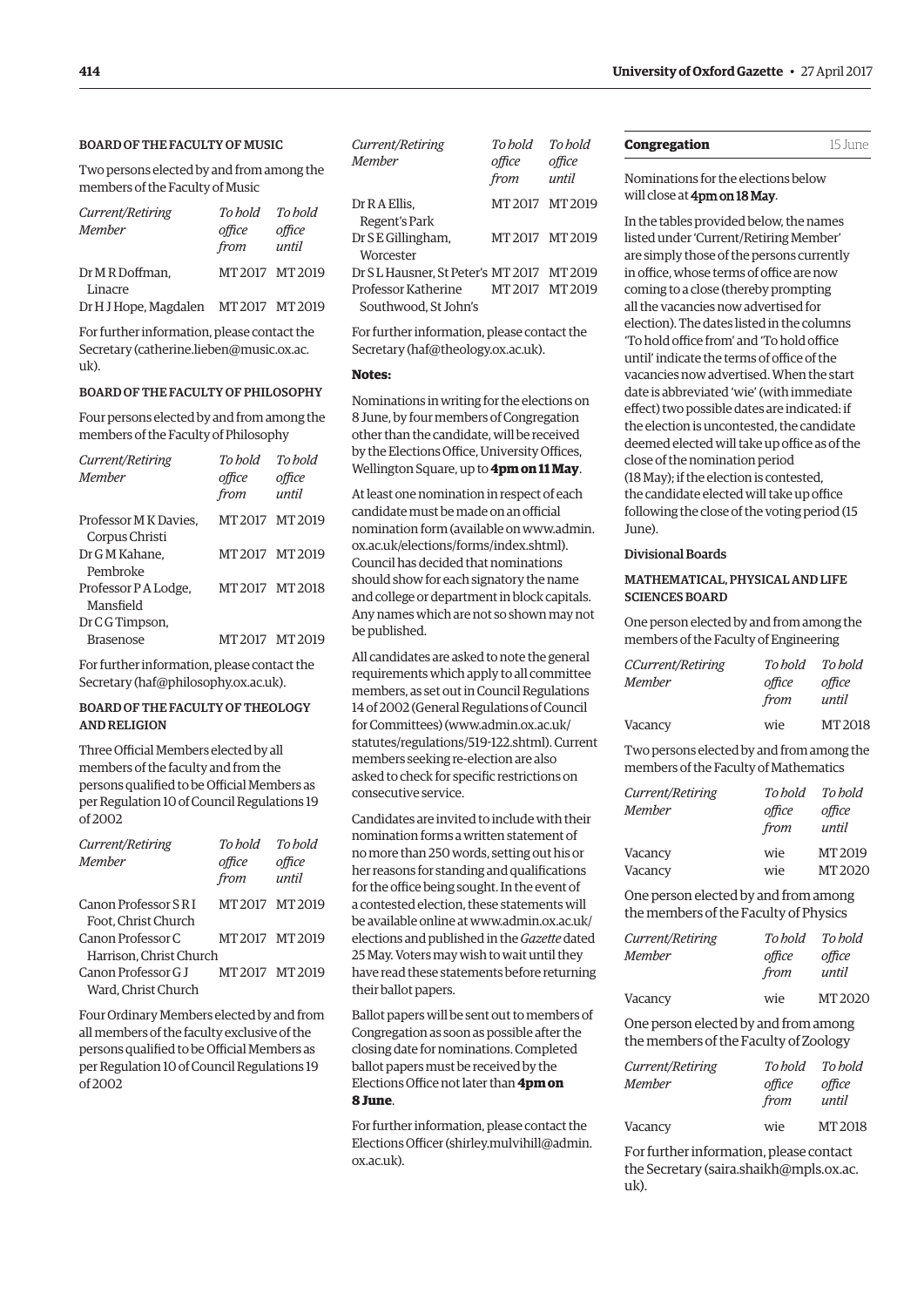# <span id="page-12-0"></span>**Faculty Boards**

#### BOARD OF THE FACULTY OF PHILOSOPHY

Two persons elected by and from among the members of the Faculty of Philosophy

| Current/Retiring                     | To hold       | To hold |
|--------------------------------------|---------------|---------|
| <b>Member</b>                        | office        | office  |
|                                      | from          | until   |
| Professor Stephen                    |               |         |
| Mulhall, New College MT 2017 MT 2018 |               |         |
| Dr Karen Margrethe                   |               |         |
| Nielsen. Somerville                  | MT2017 MT2018 |         |
|                                      |               |         |

For further information, please contact the Secretary [\(haf@philosophy.ox.ac.uk\).](mailto:haf@philosophy.ox.ac.uk)

#### **Notes**:

Nominations in writing for the elections on 15 June, by four members of Congregation other than the candidate, will be received by the Elections Office, University Offices, Wellington Square, up to **4pm on 18 May**.

At least one nomination in respect of each candidate must be made on an official [nomination form \(available on www.admin.](www.admin.ox.ac.uk/elections/forms/index.shtml) ox.ac.uk/elections/forms/index.shtml). Council has decided that nominations should show for each signatory the name and college or department in block capitals. Any names which are not so shown may not be published.

All candidates are asked to note the general requirements which apply to all committee members, as set out in Council Regulations 14 of 2002 (General Regulations of Council for Committees) [\(www.admin.ox.ac.uk/](http://www.admin.ox.ac.uk/statutes/regulations/519-122.shtml) [statutes/regulations/519-122.shtml\). Cu](http://www.admin.ox.ac.uk/statutes/regulations/519-122.shtml)rrent members seeking re-election are also asked to check for specific restrictions on consecutive service.

Candidates are invited to include with their nomination forms a written statement of no more than 250 words, setting out his or her reasons for standing and qualifications for the office being sought. In the event of a contested election, these statements will [be available online at www.admin.ox.ac.uk/](www.admin.ox.ac.uk/elections) elections and published in the *Gazette* dated 1 June. Voters may wish to wait until they have read these statements before returning their ballot papers.

Ballot papers will be sent out to members of Congregation as soon as possible after the closing date for nominations. Completed ballot papers must be received by the Elections Office not later than **4pm on 15 June**.

For further information, please contact the Elections Officer [\(shirley.mulvihill@admin.](mailto:shirley.mulvihill@admin.ox.ac.uk) [ox.ac.uk\).](mailto:shirley.mulvihill@admin.ox.ac.uk)

#### **Advertising enquiries**

*Email*: [gazette.ads@admin.ox.ac.uk](mailto:gazette.ads@admin.ox.ac.uk) *Telephone*: 01865 (2)80548 *Web*[: www.ox.ac.uk/gazette/](www.ox.ac.uk/gazette/classifiedadvertising) classifiedadvertising

# **Deadline**

Advertisements are to be received by **noon on Wednesday** of the week before publication (ie eight days before publication). Advertisements must be submitted online.

#### **Charges**

Commercial advertisers: £30 per insertion of up to 70 words, or £60 per insertion of 71–150 words.

Private advertisers: £20 per insertion of up to 70 words, or £40 per insertion of 71–150 words.

Advertisements which are placed only in the online edition of the *Gazette* are reduced to £20 per insertion for commercial advertisers and £10 per insertion for private advertisers for 70-word advertisements (or £40 and £20 respectively for 150-word advertisements).

See our website for examples of whether an advertisement is considered commercial [or private: www.ox.ac.uk/gazette/](www.ox.ac.uk/gazette/classifiedadvertising) classifiedadvertising.

# **Online submission and payment**

Advertisements must be submitted and paid for online, using a credit card or debit card, through a secure website. For details, see [www.ox.ac.uk/gazette/classifiedadvertising.](http://www.ox.ac.uk/gazette/classifiedadvertising)

# **Extracts from the terms and conditions of acceptance of advertisements**

# *General*

1. Advertisements are accepted for publication at the discretion of the editor of the *Gazette*.

*Note*. When an advertisement is received online, an acknowledgement will be emailed automatically to the email address provided by the advertiser. The sending of this acknowledgement does not constitute an an acceptance of the advertisement or an undertaking to publish the advertisement in the *Gazette*.

2. The right of the *Gazette* to edit an advertisement, in particular to abridge when necessary, is reserved.

3. Advertisements must be accompanied by the correct payment, and must be received by the deadline stated above. *No refund can be made for cancellation after the acceptance of advertisements*.

4. Once an advertisement has been submitted for publication, no change to the text can be accepted.

5. Voucher copies or cuttings cannot be supplied.

#### *Charges*

6. Two separate charging arrangements will apply, for commercial and private advertisers. The rates applicable at any time will be published regularly in the *Gazette*, and may be obtained upon enquiry. The rates, and guidance on applicability of each rate, are also available online.

The editor's decision regarding applicability of these rates to an individual advertiser will be final.

#### *Disclaimer*

**7. The University of Oxford and Oxford University Press accept no responsibility for the content of any advertisement published in the** *Gazette***. Readers should note that the inclusion of any advertisement in no way implies approval or recommendation of either the terms of any offer contained in it or of the advertiser by the University of Oxford or Oxford University Press.**

# *Advertisers' Warranty and Indemnity* **13. The advertiser warrants:**

**(i) Not to discriminate against any respondents to an advertisement published in the** *Gazette* **on the basis of their gender, sexual orientation, marital or civil partner status, gender reassignment, race, religion or belief, colour, nationality, ethnic or national origin, disability or age, or pregnancy.**

(ii) That the advertisement does not contravene any current legislation, rules, regulations or applicable codes of practice.

(iii) That it is not in any way illegal or defamatory or a breach of copyright or an infringement of any other person's intellectual property or other rights.

# Advertisements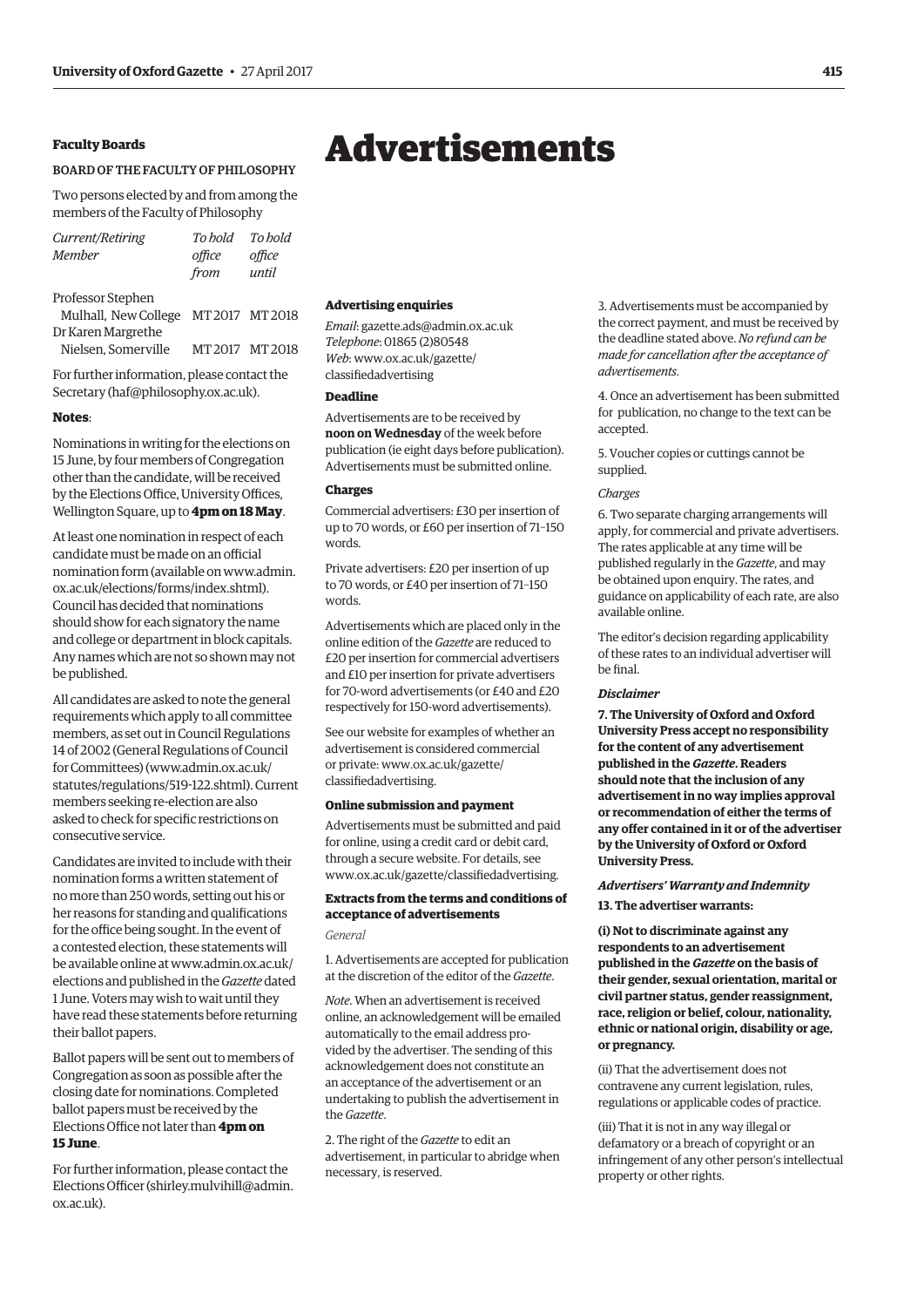*You are advised to view our full Terms and Conditions of acceptance of advertisements. Submission of an advertisement implies acceptance of our terms and conditions, which may be found at www.ox.ac.uk/gazette/ [classifiedadvertising, and may also be obtained](www.ox.ac.uk/gazette/classifiedadvertising)  on application to Gazette Advertisements, Public Affairs Directorate, University Offices, Wellington Square, Oxford OX1 2JD.*

#### **Publication in online** *Gazette*

16. Unless the advertiser stipulates otherwise, all advertisements will be published in the online *Gazette* in addition to the printed *Gazette*. At the time of submission of an advertisement, the advertiser may stipulate that he or she does not wish the advertisement to be included in the online *Gazette*. This stipulation: (i) must be made at the time of submission of the advertisement; (ii) cannot later be altered; (iii) will apply to all instances of publication of an advertisement arranged at the time of submission of that advertisement. Please note that advertisements form part of the online *Gazette* as published and cannot be removed or amended after publication.

#### **Miscellaneous**

#### **Organiser sought**

**Voluntary organiser sought** to take over running of well-established group meeting 4 times annually for sufferers from macular degeneration (central vision loss). Duties include organising appropriate speakers or demonstrators of new aids for the partially sighted, visiting members and acting as general support for those with failing sight. Computer skills essential. Car owner desirable. For further details contact the founder and present organiser, Miss Daphne Dorman: 01993 811084 or [daph.dorman@gmail.com.](mailto:daph.dorman@gmail.com)

**AMERA International's Board** is urgently looking for members with relevant knowledge/ experience in the application of refugee law (1951 Refugee Convention) and enthusiasm/ dedication to our work. We represent refugees' rights through increasing the pool of trained lawyers; also promoting the online Refugee Information Processing System (RIPS). See: [www.amerainternational.org. M](http://www.amerainternational.org)eetings 4 times each year, Oxford area ideal. Please send CV with cover letter explaining background/interest by 15 May to: barbara. [harrellbond@amerainternational.org.](mailto:harrellbond@amerainternational.org)

## **Craft courses**

**Ardington School of Crafts** offers short courses with practising craftspeople in beautiful surroundings near Wantage. 200 courses between 1 and 3 days, from stained glass and silver jewellery to textiles and carving, all held in our well-equipped workshops. Unearth your hidden talents and discover why people keep coming back to Ardington School of Crafts. Gift vouchers [available. See: www.ardingtonschoolofcrafts.](www.ardingtonschoolofcrafts.com) com. Tel: 01235 833433.

# **Research funding**

**[ResearchProfessional.com](http://www.researchprofessional.com)** is an online research funding opportunities database and alerting service. The University has a sitewide licence, so it is freely accessible to anyone with an ox.ac.uk email address. Find out more abou[t ResearchProfessional.com,](http://www.researchprofessional.com) including user guides and training sessions, on the Research Services website ([www.admin.ox.ac.](http://www.admin.ox.ac.uk/researchsupport/findfunding/rp) [uk/researchsupport/findfunding/rp\).](http://www.admin.ox.ac.uk/researchsupport/findfunding/rp)

#### **Groups and societies**

**The Oxford University Newcomers' Club** at the University Club, 11 Mansfield Rd, OX1 3SZ, welcomes the wives, husbands or partners of visiting scholars, of graduate students and of newly appointed academic and administrative members of the University. We offer help, advice, information and the opportunity to meet others socially. Informal coffee mornings are held in the club every Wednesday 10.30–12 (excluding the Christmas vacation). Newcomers with children (0–4) meet every Fri in term 10.15–11.45. We have a large programme of events including tours of colleges, museums and other places of interest. Other term-time activities include a book group, informal conversation group, garden group, antiques group, opportunity to explore Oxfordshire and an opportunities in Oxford group. Visit our website: [www.](http://www.newcomers.ox.ac.uk) [newcomers.ox.ac.uk.](http://www.newcomers.ox.ac.uk)

# **Oxford Research Staff Society (OxRSS)**

is run by and for Oxford research staff. It provides researchers with social and professional networking opportunities, and a voice in University decisions that affect them. Membership is free and automatic for all research staff employed by the University of Oxford. For more information and to keep up to date, see: web: [www.oxrss.ox.ac.uk;](http://www.oxrss.ox.ac.uk)  Facebook: [http://fb.me/oxrss; Tw](http://fb.me/oxrss)itter: [@ResStaffOxford;](https://twitter.com/resstaffoxford) mailing list: researchstaff[subscribe@maillist.ox.ac.uk.](mailto:researchstaff-subscribe@maillist.ox.ac.uk)

# **Restoration and conservation of antique furniture**

**John Hulme** undertakes all aspects of restoration. 30 years' experience. Collection and delivery. For free advice, telephone or write to the Workshop, 11A High St, Chipping Norton, Oxon, OX7 5AD. Tel: 01608 641692.

#### **Sell your unwanted books**

**We buy academic and non-academic used books**. If you are moving office or home, leaving the University or just need more space, we can help. We are most interested in arts, history and social sciences and also buy classical or jazz CDs. Good prices paid for large or small collections and we collect from anywhere in the Oxford area. Please contact [Ross on 07720 288774 or bd@beadledavies.](mailto:bd@beadledavies.co.uk) co.uk.

#### **Services offered**

**Big or small, we ship it all**. Plus free pick up anywhere in Oxford. Also full printing services available (both online and serviced), 24-hour photocopying, private mailing addresses, fax bureau, mailing services and much more. Contact or visit Mail Boxes Etc, 266 Banbury Rd, Oxford. Tel: 01865 514655. Fax: 01865 514656. Email: [staff@mbesummertown.co.uk.](mailto:staff@mbesummertown.co.uk)  Also at 94 London Rd, Oxford. Tel: 01865 [741729. Fax: 01865 742431. Email: staff@](mailto:staff@mbeheadington.co.uk) mbeheadington.co.uk.

**Hope Services** is a family-run typesetting company established more than 35 years ago. Based in the heart of Oxfordshire, we specialise in the styling and production of published material. We regularly work on all types of publications including early learning teaching titles; single-author, first-time novels and novellas; academic law books and journals; and social, financial and technical reports. We would be happy to discuss and develop your ideas, and provide you with an individual quote. Please feel free to contact us at Hope Services (Abingdon) Ltd. Tel: 01235 530439. Web: [www.hopeservices.co.uk. Em](http://www.hopeservices.co.uk)ail: [mark.harvey@hopeservices.co.uk.](mailto:mark.harvey@hopeservices.co.uk)

# **Houses to let**

**4-bedroom Victorian house to let** in St Clements, OX4 1HR. Very stylish house, pretty 40-ft walled garden, back access. 4 double beds, separate sitting and dining rooms, recently refurbished bathroom, excellent condition overall. £2,400 pm from 1 Aug. Tel: 07789 765867. Email: [evison@dircon.co.uk.](mailto:evison@dircon.co.uk)

#### **Flats to let**

#### **Central north Oxford, Woodstock Rd**.

Beautiful flat with 2 double bedrooms and 2 bathrooms. £1,700 plus utilities and council tax. Ideal for University, Jericho, great schools and city centre. Available for 1 year or longer [from Jul 2017. Contact: marina.dealarcon@](mailto:marina.dearlarcon@prm.ox.ac.uk) prm.ox.ac.uk.

**Situated within easy walking distance of city centre** and rail station: modern pleasant 1st-floor flat. 2 bedrooms: 1 double, 1 single. Comfortable lounge/diner with small balcony overlooking Oxford marina and River Thames. Well-equipped kitchen. Designated parking place. Monthly rentals preferred. Rent: £1,500 pm inclusive. Please tel 02076 920439 or email [maureenoxford@mac-daddy.co.uk.](mailto:maureenoxford@mac-daddy.co.uk)

**1-bedroom flat in east Oxford**: suitable for professional couple or visiting academics. Available from Jun. Double bedroom, large living room with double sofa-bed, garage and off-road parking. Quiet block of flats in Southfield Park [\(http://g.co/maps/uhx2m\), a](http://g.co/maps/uhx2m)  5-min walk from the buzzing Cowley Rd and close to Oxford Brookes and hospitals. [£985 pm. Contact: jorgelina.marino@zoo.](mailto:jorgelina.marino@zoo.ox.ac.uk) ox.ac.uk.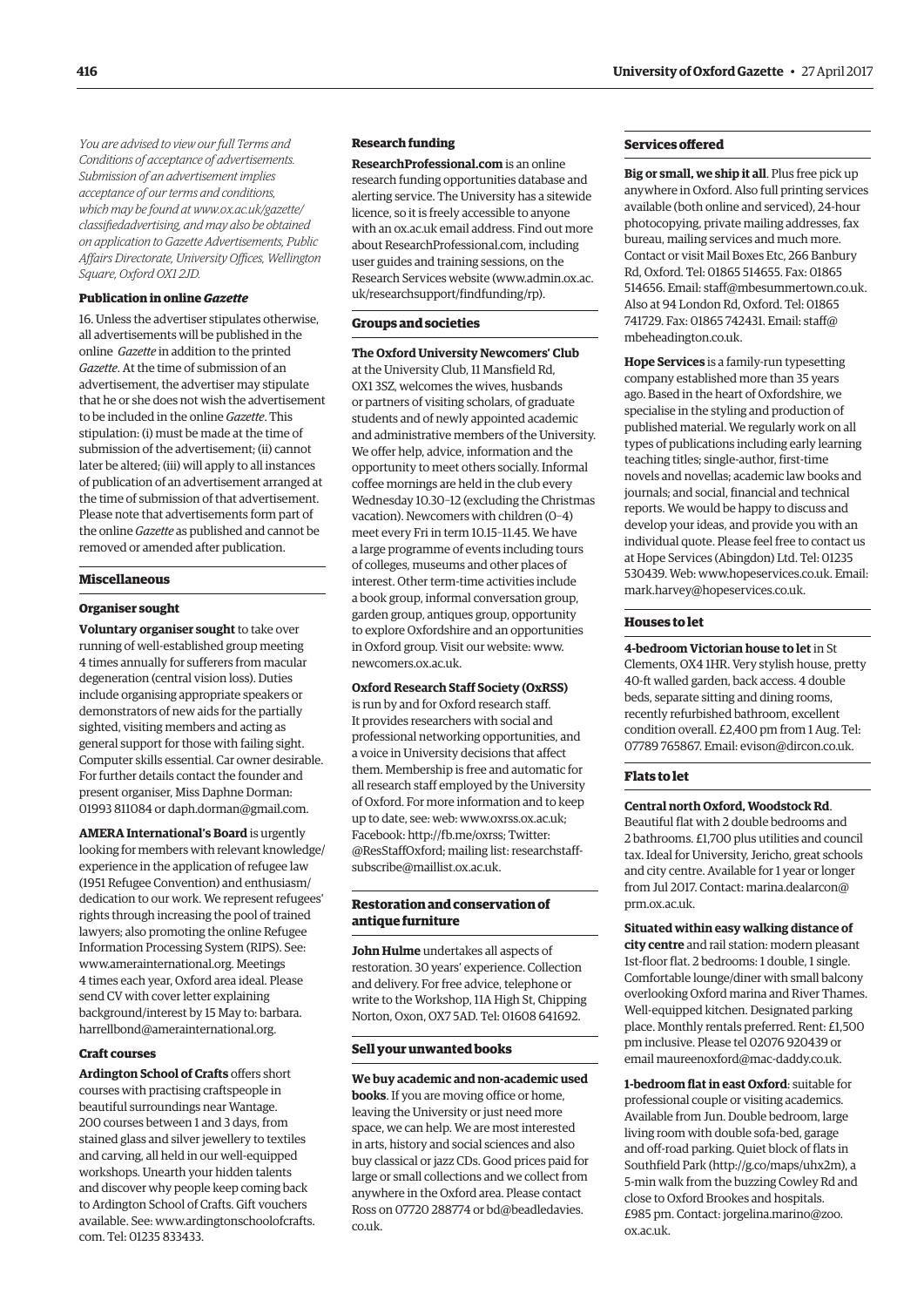# <span id="page-14-0"></span>**Accommodation offered**

#### *Graduate Accommodation Office*

The Graduate Accommodation Office provides affordable accommodation to full-time graduate students of the [University. Please see www.admin.ox.ac.](www.admin.ox.ac.uk/graduateaccommodation) uk/graduateaccommodation. Academic visitors, staff and part-time students may wish to register for Student Pad, a website where private landlords advertise for tenants associated with the University: [www.oxfordstudentpad.co.uk.](http://www.oxfordstudentpad.co.uk)

**scottfraser** – market leaders for quality Oxfordshire property. Selling, letting, buying, renting, investing – we are here to help. Visit [www.scottfraser.co.uk fo](http://www.scottfraser.co.uk)r more information or call: Headington sales: 01865 759500; Summertown sales: 01865 553900; East Oxford sales: 01865 244666; Witney sales: 01993 705507; Headington lettings: 01865 761111; Summertown lettings: 01865 554577; East Oxford and student lettings: 01865 244666; Witney lettings: 01993 777909.

#### **Self-catering apartments**

**Visiting Oxford?** Studio, 1-, 2- and 3-bed properties conveniently located for various colleges and University departments. Available from 1 week to several months. Apartments are serviced, with linen provided and all bills included. Details, location maps and photos can be found on our website at [www.](http://www.shortletspace.co.uk) [shortletspace.co.uk. Co](http://www.shortletspace.co.uk)ntact us by email on [stay@shortletspace.co.uk or](mailto:stay@shortletspace.co.uk) call us on 01993 811711.

**Sunny north Oxford studio apartment** with parking available for short/medium-term lets, ideal for 1 person. Immaculate newly built with French doors opening on to south-facing garden. Wi-Fi/TV provided. Lounge/dining area, fully equipped kitchenette with fridge/ freezer/hob/microwave. Separate access with own hallway including washer/dryer, beautiful bathroom with shower. Fresh linen regularly, £60 per night, bills included, minimum 3 nights. £25 surcharge for second person. Email: [enquiries@studioflatnorthoxford.](mailto:enquiries@studioflatnorthoxford.com) com. Tel: 0044 (0)7764 574700. Web: [www.](http://www.studioflatnorthoxford.com) [studioflatnorthoxford.com.](http://www.studioflatnorthoxford.com)

# **Holiday lets**

**Midhurst**. Romantic, primitive, 2-bedroom gamekeeper's cottage up a muddy farm track in national park at the foot of the South Downs. Open fire, polished floor, simple kitchen; dishwasher, washing machine; broadband, no TV, large study. On own 190-acre organic farm – woods, valleys, river, bluebells, deer. Available weekends; discounts for junior academics. Pictures at [www.](http://www.wakehamfarm.com) [wakehamfarm.com or](http://www.wakehamfarm.com) e[mail haroldcarter@](mailto:haroldcarter@mac.com) mac.com.

**Cornwall**, cottage and restored chapel in quiet hamlet on South-west Coastal Footpath within 100m of the sea and minutes from Caerhays and Heligan. Each property sleeps 6. Comfortably furnished, c/h, wood burner and broadband. Ideal for reading, writing, painting, walking, bathing, bird watching. Beautiful beach perfect for bucket and spade family holidays. Short winter breaks available from £250. Tel: 01865 558503 or 07917 864113. Email: [gabriel.amherst@btconnect.com. Se](mailto:gabriel.amherst@btconnect.com)e: [www.cornwallcornwall.com.](http://www.cornwallcornwall.com)

#### **Choose from over 11,000 holiday villas**

and apartments in Spain with Clickstay. We make it easy for you to make the perfect choice with our verified renter reviews and a dedicated customer services team. You can choose from modern apartments in Mallorca to whitewashed traditional fincas in Tenerife from just £73 pw! Many of our rental properties have private pools, sea views and large gardens with BBQ facilities. See: [www.](http://www.clickstay.com/spain) [clickstay.com/spain.](http://www.clickstay.com/spain)

# **Property for sale**

**House for sale or to rent in the Languedoc, France**. Detached stone house in historic part of Roquebrun village, situated in the Parc Naturel Regional du Haut-Languedoc. Sympathetically refurbished: chestnut wood floors, new plumbing and wiring. 3 new bathrooms; kitchen, sitting room and terrace overlooking River Orb, beach and valley. 3 bedrooms. Private parking for 2 cars. Village has grocery, bakery, 2 bars, 5 restaurants, post office, library, school, botanical garden, tabac, several wineries and a centre for canoeing. Bus to Beziers. Price: offers around £275,000 or £870 pm. Village: see [www.roquebrun.fr.](http://www.roquebrun.fr)  Contact: [josh.silver@eye.ox.ac.uk or](mailto:josh.silver@eye.ox.ac.uk) phone 07803 036850.

# **Notifications** of Prizes, Grants and Funding

Please refer to the website, or contact the email address shown, for further details of the awards below.

Students of the University should refer to the Student Funding website for advice [on fees and funding at www.ox.ac.uk/](www.ox.ac.uk/feesandfunding) feesandfunding.

# **Nuffield Department of Surgical Sciences: DPhil studentship**

Nuffield Department of Surgical Sciences; DPhil studentship in Optical Fluorescence image guided surgery (ref: NDS17/001); open to Home/EU students only for studies commencing academic year 2017–18 (October 2017); up to 4 years; University and college fees and stipend to cover living [expenses; 19 May; graduate.studies@nds.](mailto:graduate.studies@nds.ox.ac.uk) ox.ac.uk